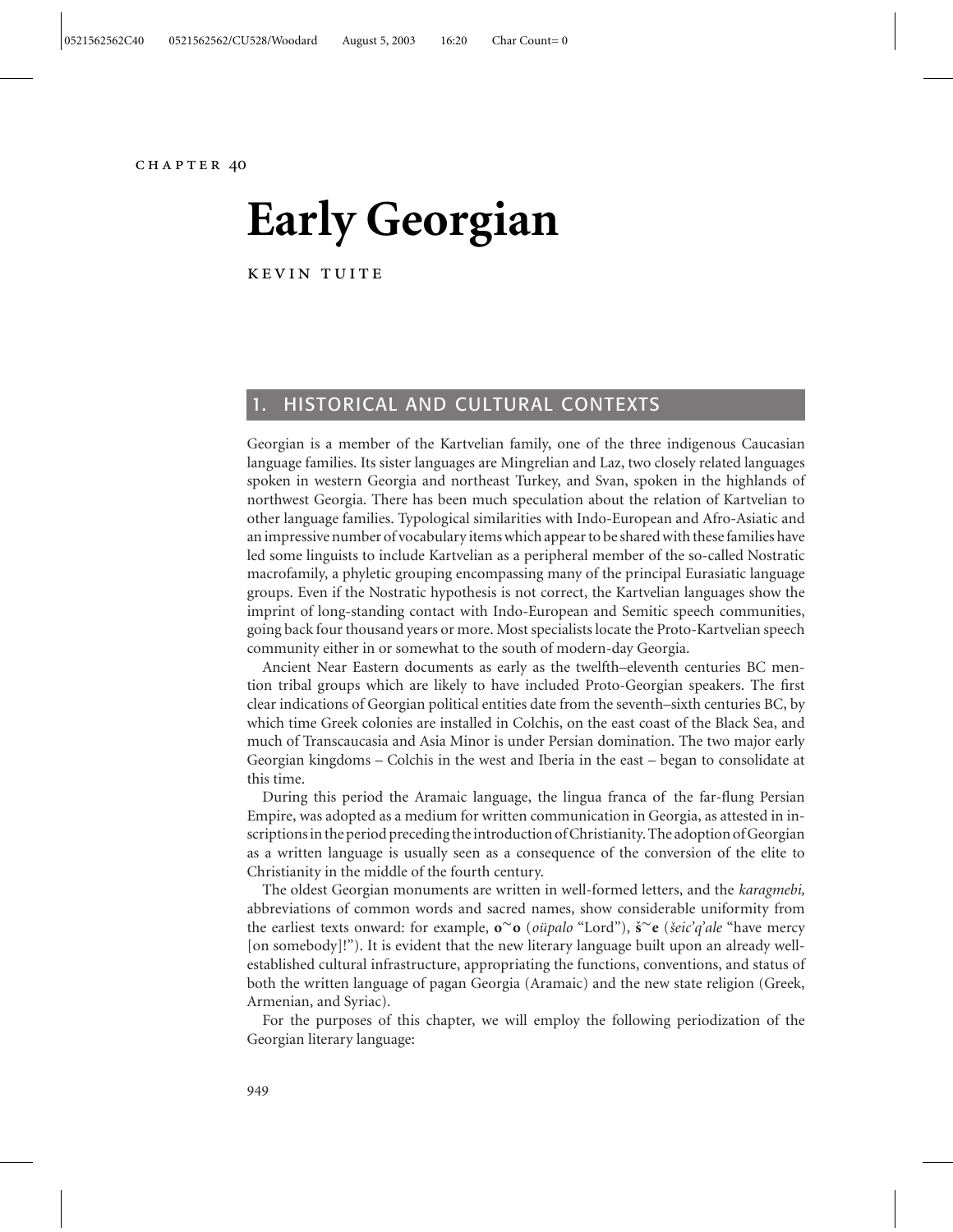950 *The Cambridge Encyclopedia of the World's Ancient Languages*

| (1) | Early Old Georgian (EG):     | 5th-8th centuries   |
|-----|------------------------------|---------------------|
|     | Classical Old Georgian (COG) | 9th–11th centuries  |
|     | Middle Georgian:             | 12th-18th centuries |
|     | Modern Georgian (ModG):      | 18th–20th centuries |

The Early Old Georgian corpus contains eight manuscript texts (all but one of them palimpsests) and about a dozen inscriptions; altogether, it would fill a book of little over two hundred pages. Two dialects are represented in these materials, known to scholars as *Xanmet'i* "superfluous *x*'s" and *Haemet'i* "superfluous *h*'s." The first term was coined by the tenth-century translator Giorgi Mtac'mideli, and reflects the most salient feature of these texts from the perspective of a Classical Old Georgian speaker: a second-person subject (S2) and third-person object (O3) prefix *x*-, where the Classical language has *h*-, *s*-, or zero. The two Haemet'i texts make consistent use of *h*- in these contexts. Consider the first words of Matthew 17:4 in three early translations (on the agglutinative morphology of the verb, see §§4.3; 4.3.3, for a list of abbreviations specific to this chapter, see §6):

| (2) | $Xannet'i$ (c. 500) | $mi=x-u-g-o$ p'et're da x-rkw-a iesu-s                    |
|-----|---------------------|-----------------------------------------------------------|
|     | Haemet'i $(c. 750)$ | $mi=h-u-g-o$ p'et're da $h$ -rkw-a iesu-s                 |
|     | Hadish (897) (COG)  | $mi = \emptyset$ -u-g-o p'et're da <b>h</b> -rkw-a iesu-s |
|     |                     | (Pv-O3-OBVN-answer-S3sg. Peter and O3-say-S3sg.           |
|     |                     | Jesus-DAT.                                                |
|     |                     | "Peter answered and said to Jesus"                        |
|     |                     |                                                           |

The retention of two verb forms with S2 *x-*in all known varieties of Georgian implies that the Xanmet'i dialect is especially conservative in this respect. Most Xanmet'i texts come from eastern Georgia, and the single Haemet'i inscription is in the west. While the two dialects doubtless derive from distinct varieties of spoken Georgian, this by no means implies that they corresponded closely to the Georgian spoken by the individual scribes who produced the documents in our corpus. There is evidence of diglossia as early as the Cambridge fragments of Jeremiah,*c*. AD 600. In what is otherwise a solidly Xanmet'i text, three verbs have O3 prefixes in *h-* rather than *x-*, a *lapsus calami* indicative of a Haemet'i-speaking monk copying from a Xanmet'i original. The only extended Haemet'i text, the eighth-century lectionary fragments, appears to have been composed by a grammatically unsophisticated scribe who already spoke a dialect similar to Classical Old Georgian, to judge by the extremely high error ratio: the *h-*prefix is missing in fully 36 percent of the verbs where it ought to appear (see Sarjveladze 1971:18).

# WRITING SYSTEM

The Early Old Georgian documents are written in the alphabetic script known as *mrglovani* ("rounded") or *asomtavruli* ("capital letters"), the oldest of the three Georgian scripts. Asomtavruli writing was used throughout the Old Georgian period, but with formal changes which enable paleographers to arrive at an approximate dating of manuscripts almost at first glance. In the earliest manuscripts and inscriptions the letters are well-rounded and wider than those in later documents, and the top part of the letters *b*, *q'*, and *u* forms a closed loop.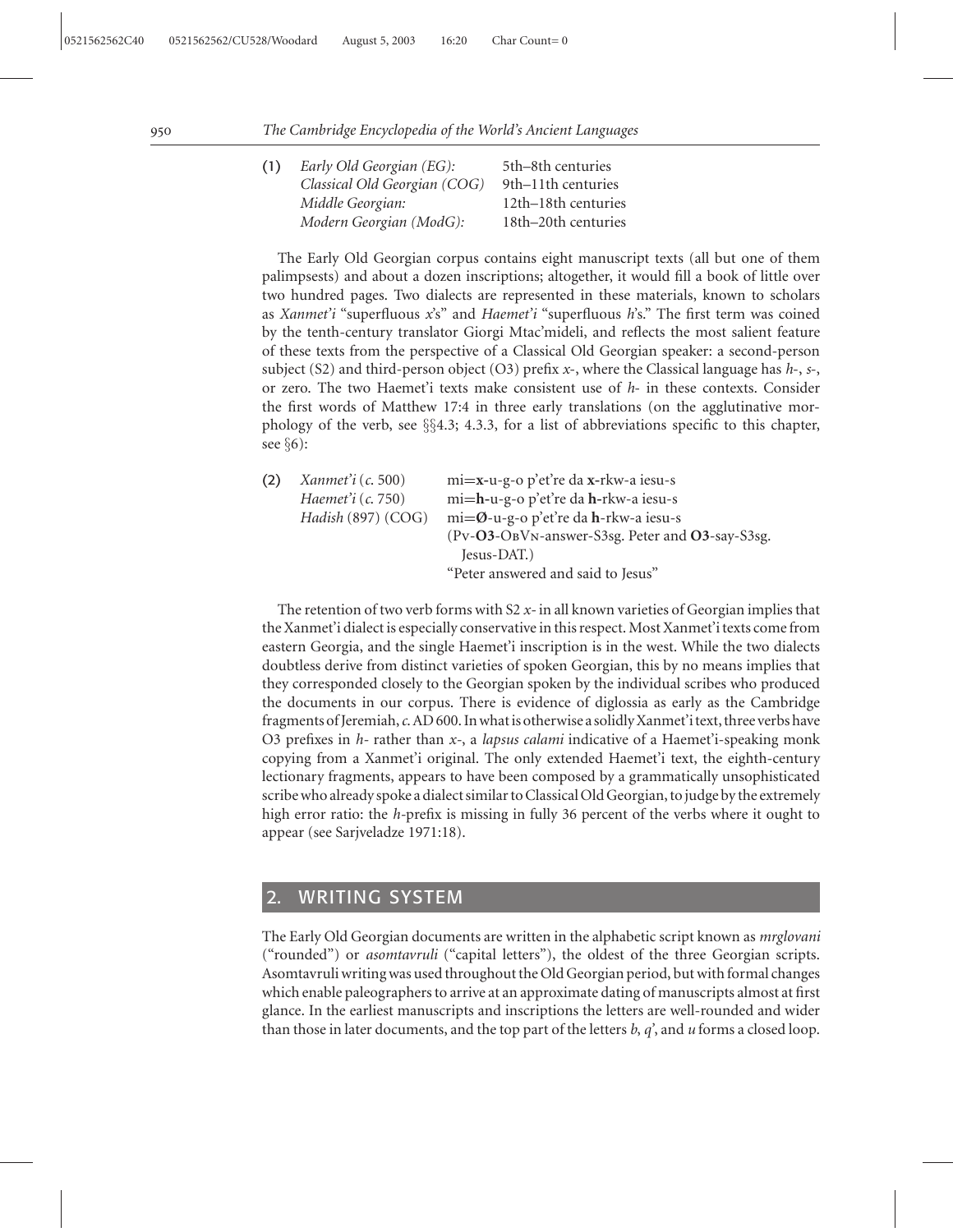# EARLY GEORGIAN 951

|                  |               | Table 40.1 The Early Georgian Asomtravuli script with numerical values |                           |                         |                 |
|------------------|---------------|------------------------------------------------------------------------|---------------------------|-------------------------|-----------------|
| Character        | Transcription | Numerical value                                                        | Character                 | Transcription           | Numerical value |
| $\mathsf C$      | $\rm{a}$      | $\mathbf{1}$                                                           | փ                         | $\mathbf r$             | 100             |
| $\mathbf{q}$     | $\mathbf b$   | $\overline{2}$                                                         | $\mathsf b$               | $\mathbf S$             | 200             |
| $\mathfrak{r}$   | $\mathrm g$   | $\overline{\mathbf{3}}$                                                | P                         | $\mathfrak{t}'$         | 300             |
| $\sigma$         | $\rm d$       | $\,4\,$                                                                | $\mathbf q$               | ü                       | 400             |
| $\mathbf 7$      | $\rm e$       | 5                                                                      | $\mathbf{P}$              | $\, {\bf p}$            | 500             |
| Դ                | $\mathbf{V}$  | 6                                                                      | $\ddagger$                | $\mathbf k$             | 600             |
| $\rm{v}$         | $\rm{z}$      | $\overline{7}$                                                         | $\Gamma$                  | $\mathbf{V}$            | 700             |
| $\mathsf{r}$     | $\hat{e}(ey)$ | 8                                                                      | $\mathsf{q}$              | q'                      | 800             |
| $\mathbf{r}$     | $\mathsf{t}$  | 9                                                                      | y                         | $\check{\mathbf{s}}$    | 900             |
| $\mathbf{1}$     | $\rm i$       | 10                                                                     | $\mathbf{h}$              | $\check{\rm c}$         | 1,000           |
| $\mathbf b$      | $\mathbf{k}'$ | 20                                                                     | $\mathsf C$               | $\mathsf{C}$            | 2,000           |
| $\mathbf b$      | $\mathbf{1}$  | 30                                                                     | $\mathbf{d}$              | j                       | 3,000           |
| $\partial$       | m             | 40                                                                     | $\boldsymbol{\mathsf{F}}$ | $\boldsymbol{c}^\prime$ | 4,000           |
| $\boldsymbol{5}$ | $\mathbf n$   | 50                                                                     | $\delta$                  | $\check{\mathsf{C}}$    | 5,000           |
| $\overline{O}$   | y             | 60                                                                     | K.                        | $\mathbf X$             | 6,000           |
| $\alpha$         | $\mathbf{o}$  | 70                                                                     | Y                         | $\mathbf q$             | 7,000           |
| $\mathbf{u}$     | p'            | 80                                                                     | $\overline{\mathsf{X}}$   | $\check{\text{J}}$      | 8,000           |
| $\mathsf{y}$     | ž             | 90                                                                     | $\mathcal{L}$             | $\,$ h                  | 9,000           |

The later Georgian scripts, known as *nusxa-xucuri* ("ecclesiastic minuscule") and *mxedruli* ("knightly," i.e., "secular"), evolved from the asomtavruli alphabet in the course of the Classical period.

In terms of its time of creation, relationship to the Greek alphabet, and general morphology, the Georgian asomtavruli script forms a group with the other two early Christian Transcaucasian alphabets: the Armenian and the Caucasian Albanian. All three incorporate the Greek letter order, but without the straightforward appropriation of Greek characters that marked the creation of most Greek-based alphabets. Except for a handful of cases, the letters of the Armenian and Georgian alphabets are either entirely new creations, or radical transformations of Greek characters. The creator (or creators) of the Georgian alphabet placed the additional characters needed for the phonemes lacking a Greek equivalent at the end, after *k*, the equivalent of Greek *chi*(*k<sup>h</sup>*). Other Early Georgian grammatological features calqued on the Greek model include the creation of an equivalent to *eta* (it represents the diphthong /ey/), and the use of an *ou* digraph to represent the phonemes /u/ or /w/ (e.g., *ˇcwen* "we, us," spelled *ˇcouen ¨* in Old Georgian).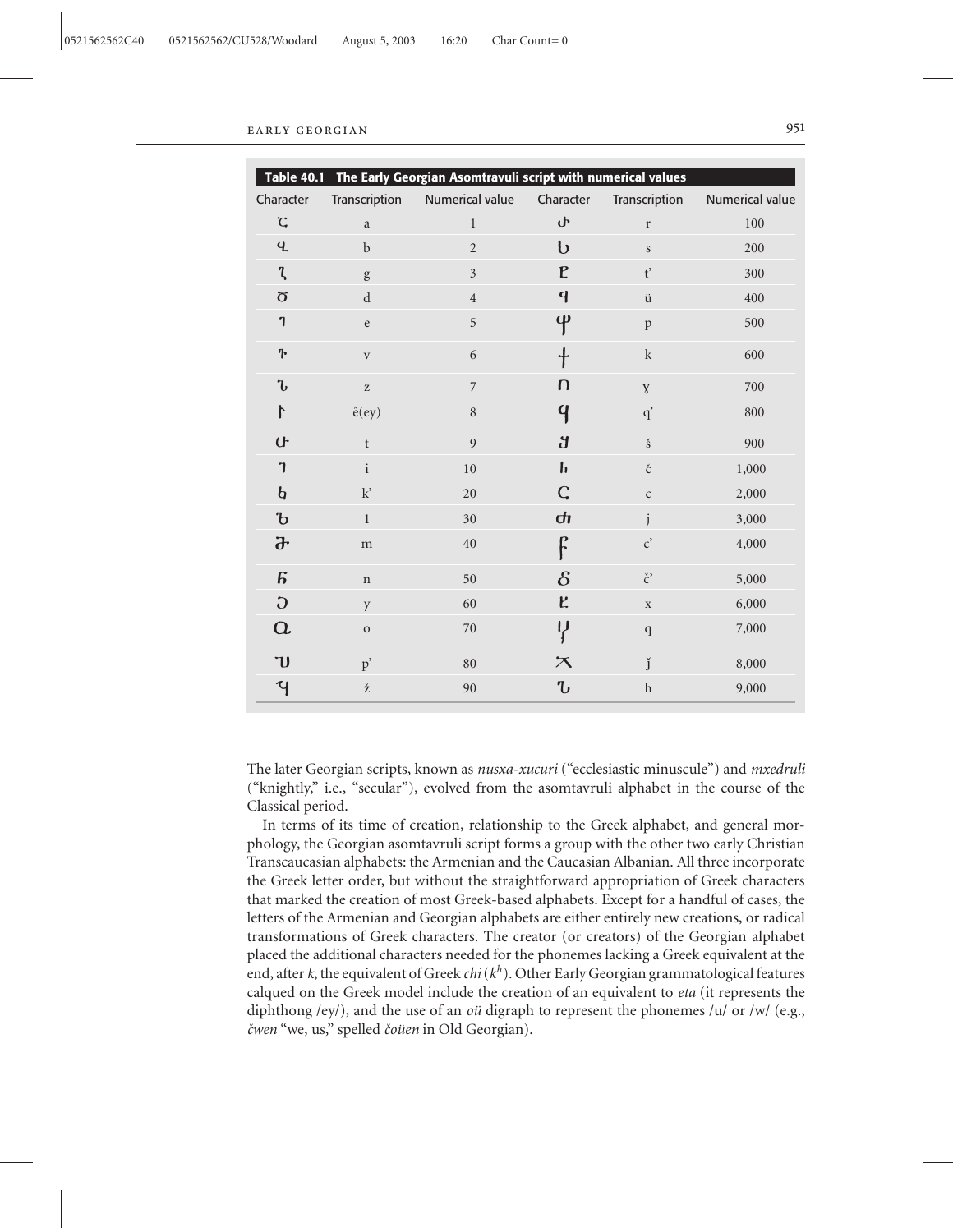|                 |                       | Stops and affricates |                      | <b>Fricatives</b> |                                     | <b>Nasals</b> | Approximants |
|-----------------|-----------------------|----------------------|----------------------|-------------------|-------------------------------------|---------------|--------------|
|                 | Voiced                | Aspirated            | Ejective             | Voiced            | <b>Voiceless</b>                    |               |              |
| $(Bi-)$ Labial  | b                     | D                    | $\mathbf{D}^{\cdot}$ | V                 |                                     | m             | W            |
| Dental          | d                     |                      |                      |                   |                                     | $\mathbf n$   |              |
| Alveolar        | $j \left[ dz \right]$ | $c$ [ts]             | $c'$ [ts']           | Z                 | S                                   |               | r            |
| Palato-alveolar | $\check{\jmath}$ [dz] | $\check{c}[t]$       | $\check{c}$ [tf']    | $\check{z}[3]$    | $\check{\mathbf{s}}$ [ $\uparrow$ ] |               | y i          |
| Velar           | g                     | $\mathbf k$          | $\rm k$ <sup>2</sup> |                   |                                     |               |              |
| Uvular          |                       | q                    | $\mathbf{q}'$        | $\gamma$   K      | $x   \chi $                         |               |              |
| Glottal         |                       |                      |                      |                   | h                                   |               |              |

# 3. PHONOLOGY

# 3.1 Phonemic inventory

As Caucasian languages go, Georgian has a fairly restrained phonemic inventory. The stops and affricates come in triplets (voiced, voiceless aspirated, and voiceless ejective, i.e., glottalized), and the fricatives in pairs (voiced and voiceless). There are five vowels, without any distinction of length: /a/, /e/, /i/, /o/, /u/. The consonants of Xanmet'i Georgian are listed in Table 40.2. The transcription used here is similar to those employed by most Caucasologists and Armenologists. (International Phonetic Alphabet equivalents are included in square brackets.)

# 3.2 Allophonic variation

The only allophonic alternations of note in Early Georgian are between [w] and [v], and between [i] and [y]. In general, [w] is employed immediately after obstruents and [v] in other contexts (e.g., in representations of the first-person subject prefix: *v-i-c-i* "I know something," but *x-w-e-ji-eb* "I seek something"). The glide [y] only appears as the nonsyllabic alternant of [i] after vowels, when the latter is the initial phoneme of a case suffix.

# 3.3 Phonotaxis

Although Early Georgian words can contain daunting sequences of consonants, for example, *msxwerp'l-* "victim," *xtnda* "(s)he liked it," the structure of lexemes is constrained by phonotactic rules. Many groups of consonants represent so-called harmonic clusters, found in all Kartvelian languages. These consist of an anterior stop, affricate, or fricative followed by a posterior (velar or uvular) consonant, other than /q/, sharing the same voice-onset features; some examples are: *jγola-* "leading," *c'q'al-* "water," *sxwa-* "other." A harmonic cluster functions phonotactically as a single consonant. There is also a class of "nonharmonic clusters," which are the mirror image of harmonic groups: back consonants precede front, and the voice-onset features are different, for example, *k' bil-* "tooth," *ˇc'de-* "notch." Sonorants, especially /m/ and /r/, can precede or follow consonants or clusters within the same lexemes.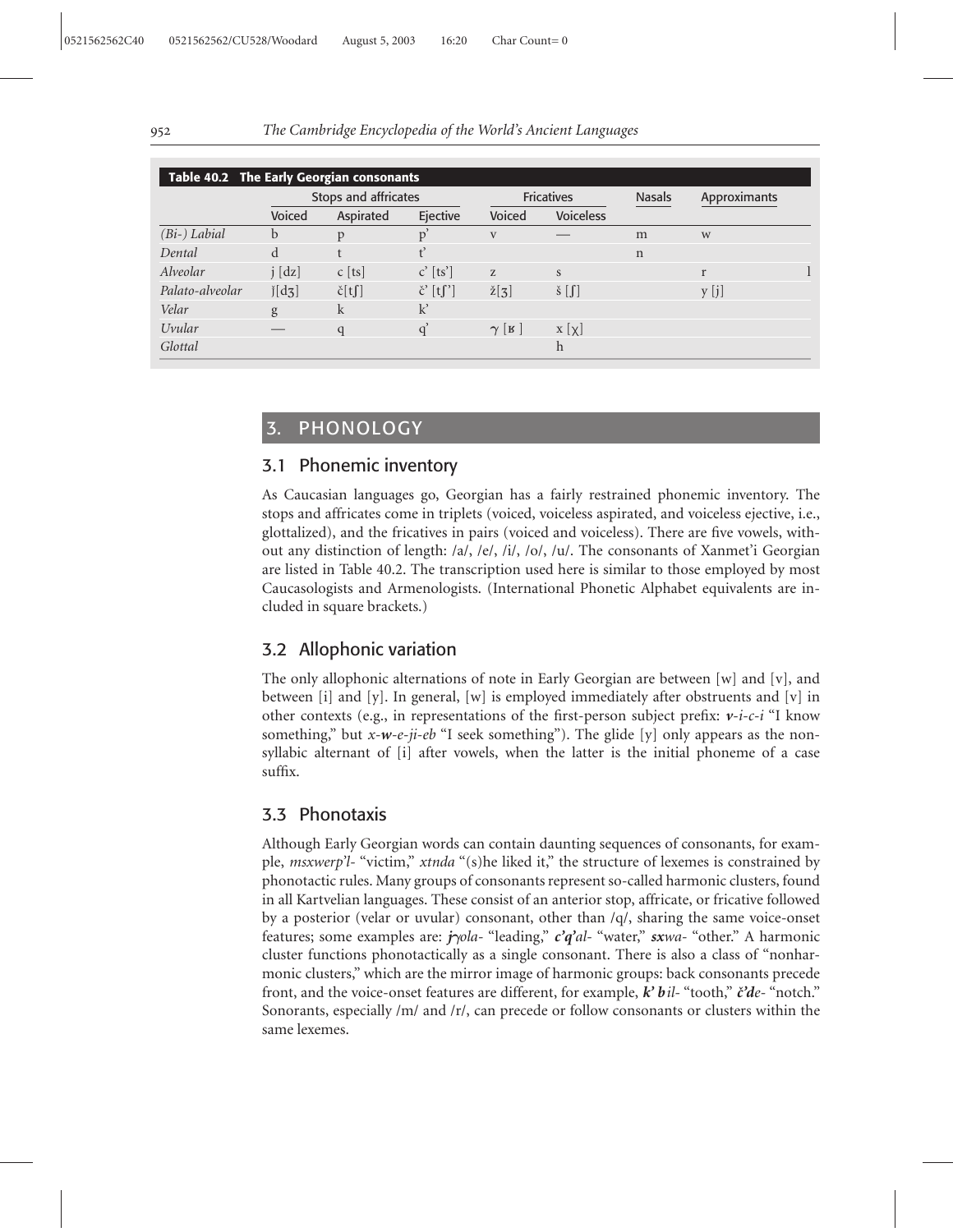|               | Table 40.3 Declension of moj $\gamma$ w[a]r-"leader" |                      |                       |                         |  |  |
|---------------|------------------------------------------------------|----------------------|-----------------------|-------------------------|--|--|
|               |                                                      |                      | Long                  |                         |  |  |
|               | Short                                                | Singular             | $n$ -/t-plural        | eb-plural               |  |  |
| ABS.          | moj $\gamma$ war- $\emptyset$                        | moj $\gamma$ war-i   | mojywar-n-i           | moj $\gamma$ wr-eb-i    |  |  |
| ERG.          | moj $\gamma$ war-man                                 | $moj\gamma$ war-man  | moj $\gamma$ war-t-a  | moj $\gamma$ wr-eb-man  |  |  |
| DAT.          | $moj\gamma$ war-s                                    | $moj\gamma$ war-s-a  | moj $\gamma$ war-t-a  | moj $\gamma$ wr-eb-s-a  |  |  |
| GEN.          | $moj\gamma wr-is$                                    | $moj\gamma wr-is-a$  | $moj\gamma$ war-t-a   | $moj\gamma$ wr-eb-is-a  |  |  |
| <b>INSTR.</b> | $moj\gamma wr-it$                                    | moj $\gamma$ wr-it-a | $(moj\gamma wr-it-a)$ | moj $\gamma$ wr-eb-it-a |  |  |
| ADV.          | $moj\gamma wr-ad$                                    | $moj\gamma wr-ad$    | $(moj\gamma wr-ad)$   | $moj\gamma$ wr-eb-ad    |  |  |
| VOC.          |                                                      | moj $\gamma$ war-o   | moj $\gamma$ war-n-o  | moj $\gamma$ wr-eb-o    |  |  |

# 4. MORPHOLOGY

# 4.1 Word structure

The typical Kartvelian nominal root is monosyllabic, with the most common shape being XVX or XV (where  $X = a$  single consonant or cluster, optionally preceded and/or followed by sonorants; see §3.3): for example, *mc'q'ems-* "shepherd," *qorc-* "flesh," *t'ba-* "lake." Verbal roots can be either monosyllabic or nonsyllabic, some of the latter comprising no more than a single consonant: *-k'rjal-* "forbid," *-c'q'-* "begin," *-*γ*-* "receive." Vowel-initial roots are less common, and tend to be limited to deictics and pronouns, numerals, and words of foreign origin.

# 4.2 Nominal morphology

The Early Georgian common noun is declined for seven cases (absolutive, ergative, dative, genitive, instrumental, adverbial, and vocative) and two numbers (singular and plural). Many noun stems, in particular those with a final syllable containing the vowels /a/ or /e/ followed by an approximant (e.g., *moj*γ*war-*), undergo syncope of the vowel when the stem is followed by a declensional morpheme of the configuration -VC- (e.g., *moj*γ*wr-is*). Undoubtedly, at one time syncope was automatically conditioned by stress placement or perhaps vowel length; by the earliest texts, however, it was no longer predictable. The full declensional paradigm of a syncopating common noun is given here (on the short and long case forms, see §4.2.1.2).

The declension of vowel-final stems is slightly more complicated. As a general rule, the relative strength of vowels when two of them come into contact across a morpheme boundary follows the hierarchy:  $\varphi, u > i > e > a$ . For example, a suffix beginning in /-i/ added to a stem ending in  $/a$ -/ or /e-/ will cause the latter to drop, whereas the same /-i/ will change to  $\frac{1}{y}$  when preceded by a stem-final  $\frac{1}{x}$  or  $\frac{1}{x}$ : for example,  $\frac{kwa + is}{kwa + is}$   $\frac{kwi}{x}$ "stone-GEN."; *xuro* **+***is* > *xuroys* "carpenter-GEN." The long absolutive suffix /-i/, however, always becomes /-y/ when added to a vowel-final noun (e.g.,  $kwa + i > kway$  "stone-ABS."). When two vowels of the set /e/, /o/, /u/ meet, both are expressed without reduction or loss: *sarc'muno* **+***o* > *sarc'munoo* "faithful-VOC."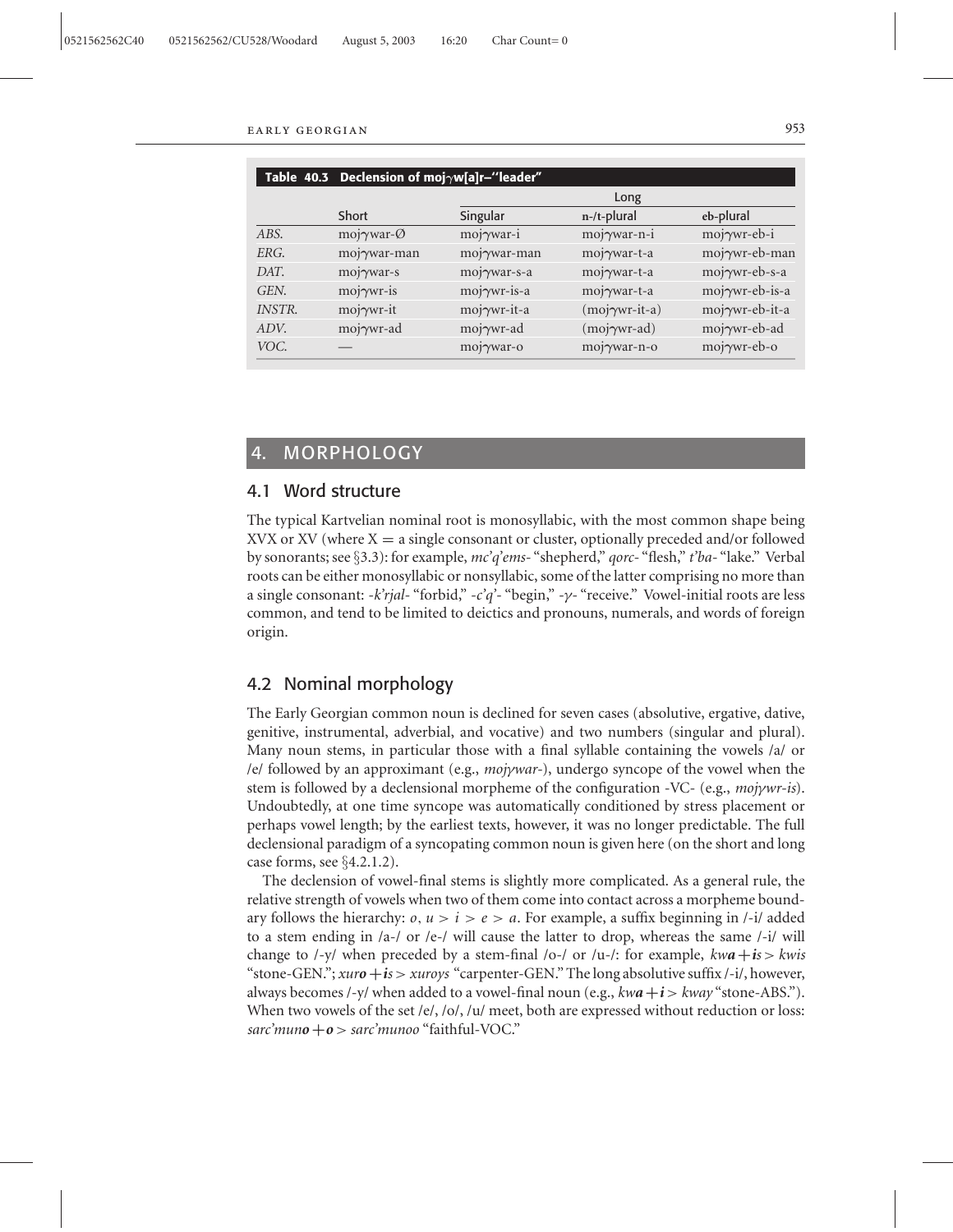#### **4.2.1 Nominal cases**

In the present section each of the seven cases is discussed, as well as the long and short case form distinction

#### *4.2.1.1 Absolutive and ergative cases*

Early Georgian was a language of the split-ergative type, with ergative-absolutive alignment in certain circumstances, and nominative-accusative alignment in others. The Series II verb forms, marking perfective aspect, assign absolutive case to the subjects of intransitive verbs and the direct objects of transitive verbs. The ergative case is assigned to the subjects of transitive verbs. The imperfective Series I forms, by contrast, assign absolutive case to both transitive and intransitive subjects, and mark the direct object in the dative case.

#### *4.2.1.2 Long and short case forms*

The formal and functional distinction between the long and short forms of the cases has received extensive study. To summarize it briefly, the absolutive and ergative endings, and the vowel /-a/ added to the dative, genitive, and instrumental, derive from postposed demonstratives used as direct articles (as we shall see, this process occurred a second time in the history of Georgian). The attested distribution of short and long absolutive noun phrases reflects a no-longer productive indefinite/definite opposition in the nominal system. The principal uses of the bare-stem absolutive are in (i) predicate nominals (*tkwen xq'avt igi kwab-Ø avazak'ta* [Lk 19:46] "you made it **a den** of thieves"); (ii) naming constructions (*romelsa hrkwianbetlem-Ø*[Lk 2:4] "which they call**Bethlehem**"); (iii) time and distance expressions, especially when quantified by numerals (*xiq'o mun ormeoc-Ø dγe-Ø* [Mk 1:13] "he was there **forty days**"); (iv) compound verbs incorporating a noun stem with generic reference (*nu k'ac* =*k'lav* [Mk 10:19] "thou shalt not kill," literally: "thou shalt not **person**=kill").

#### *4.2.1.3 Dative case*

This case has the widest range of functions. It is assigned to indirect objects, and to the direct objects of Series I verbs. A large number of verbs, mostly statives and passives, assign dative case and indirect-object status to their subjects. As would be expected, these are primarily verbs of sensation (*ma-s x-c'q'ur-i-s* "**(s)he-DAT**. is thirsty"), of emotion (*ma-s x-u-q'war-s* "**(s)he-DAT**. loves somebody"), and of possession (*ma-s x-u-c* "**(s)he-DAT**. has something"). The dative also appears in time and place expressions: *ma-s zam-sa ˇ xrkwa iesu* (Mk 3:3) "**At that time-DAT**. Jesus said"; *xiq'o igi ierusalem-s ˆ* (Jn 2:23) "He was **in Jerusalem-DAT**."

#### *4.2.1.4 Genitive case*

The Early Georgian genitive signals a fairly broad range of relationships between nouns: possession, membership, kinship, substance, and so forth. The genitive optionally marks certain argument–verb dependencies when these are nominalized (*xicit niˇc***?** *-isa k'etil-isa micemay* [Mt 7:11] "you know how to give good things," lit. "you know the giving **of good things**"), though nonfinite verbs can alternatively assign the same cases as their finite counterparts. The long-form genitive can also indicate motion toward a person, rather like Greek πρός + accusative (e.g., *movida iesu-ysa* [Mt 14:29] "he came **toward Jesus**"). The short genitive occurs in compounds (*mγdel-t moj*γ*warni*[Mt 27:62] "chief priests," lit. "leaders **of the priests**"), and in certain adverbial expressions with a quantifier (*sam gz-is* [Mk 14:30] "three **times**").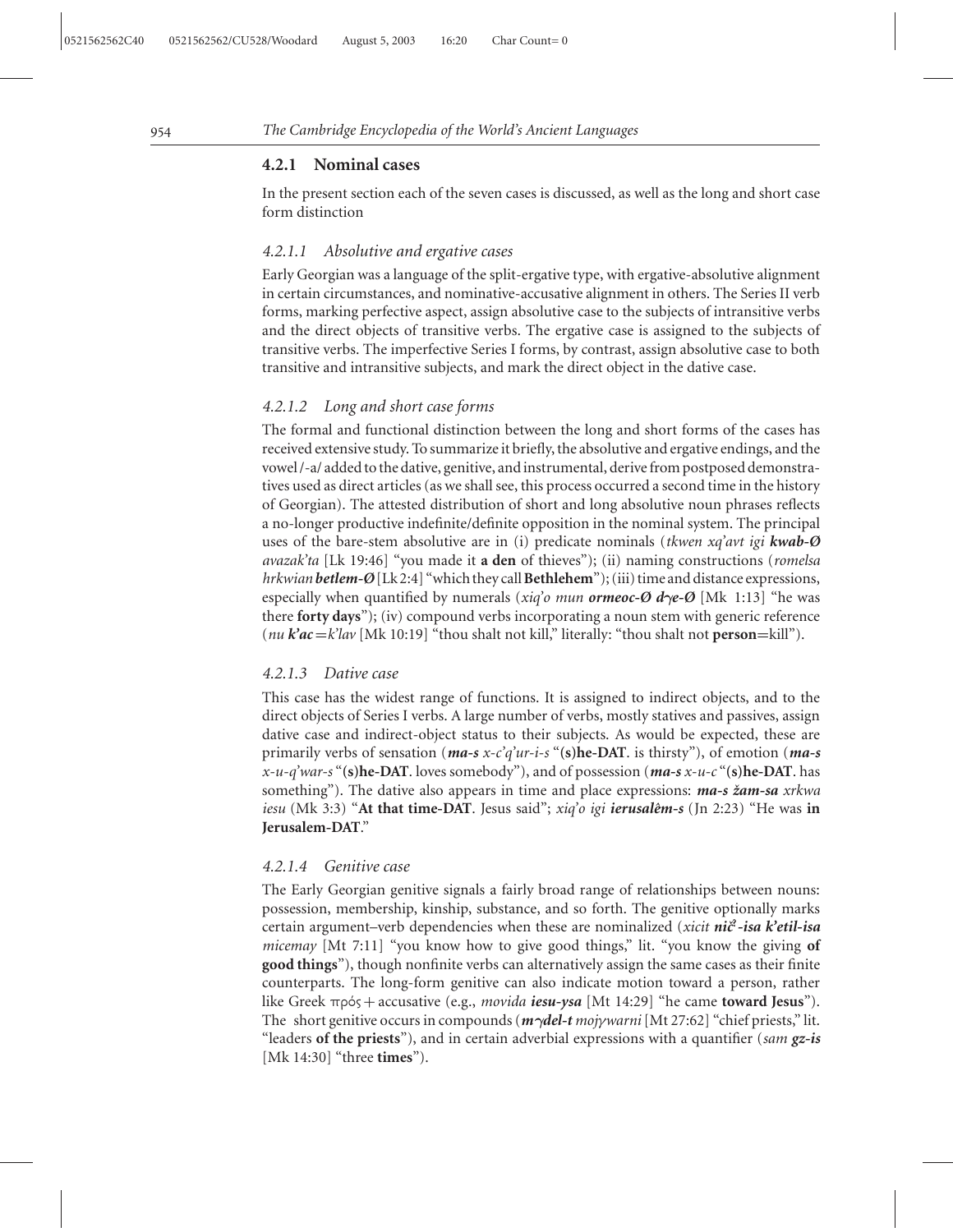#### *4.2.1.5 Instrumental case*

This case marks a wide range of instruments, means, or accessories (*ˇsemosili samosl-ita sp'et'ak'-ita* [Mk 16:5] "dressed **in white garments**"). The short instrumental marks the place from which motion occurs, a usage which opposes it to the allative sense of the adverbial case: *iesu mosrul ars huriast'an-it galilea-d* (Jn 4:47) "Jesus has come **from Judea** (instr.) to Galilee (adv.)."

#### *4.2.1.6 Adverbial case*

In addition to the allative function mentioned immediately above, this case is employed to derive adverbial expressions from adjectives and nouns (*brc'q'invale-d* "splendid-**ly**"). The adverbial case of the verbal noun functions like an Indo-European infinitive (*ic'q'o gamosxma-d romelni xq'iddes t'redebsa* [Lk 19:45] "he began **to expel** those who were selling doves").

#### *4.2.1.7 Vocative case*

This case is believed to be of more recent origin than the other six. Titles and common nouns take the vocative in *-o*. Proper names are rarely used in direct address in the Early Georgian corpus, but when they are, they are in the bare-stem form (*c'inac'armet'q'wel-o davit*, *gwitxar* [*Mrv.* 4.3] "Prophet (voc.) **David**, tell us . . . ").

#### **4.2.2 Plural marking**

Early Georgian has two structurally distinct means of marking nominal plurality. By far the most frequently used is the synthetic *n-/t-* plural declension. The *n-*rectus-plural suffix is limited to the absolutive and vocative, and may be historically related to the plural absolutive suffix of the verb (see §4.3.3 [**9**]). The single oblique plural morpheme *-t-(a)* can represent the dative, genitive, or ergative cases; the instrumental and adverbial do not appear to have had distinct plural forms in this declension (cf. the instrumental with plural reference in Mt 15:8: *eri ese bag-ita mat-ita p'at'iv mcems* "these people honor me **with their lip(s)**").

The agglutinative *eb-* plural suffix, followed by the case endings of the singular declension, appears only a couple of dozen times in the Early Georgian corpus, sometimes in conjunction with *n-/t-* plural nouns: *brm-eb-i da q'ruv-n-i*(Mt 15:30) "the blind (*eb-*plural) and the deaf (*n-*plural)." While there is no evidence of a semantic distinction between the two plural morphemes in Early Georgian, only *n-*plural nouns can control plural agreement in the verb and within the noun phrase, whereas *eb-*plurals are syntactically singular: *rabami kw-eb-i ars* "what large stones there are (lit. **is**)" (Mk 13:1).

#### **4.2.3 Definite articles**

In what appears to be a renewal of the prehistoric means of signaling this category, demonstrative pronouns placed after the first word of the noun phrase serve to indicate definiteness. Broadly speaking, the Early Georgian definite article functions similarly to its French and English counterparts. In the episode of the healing of the man with the withered hand (Mk 3:1–5), for example, the protagonist and his hand are first introduced through indefinite nouns: *da xiq'o mun k'aci romelsa qeli ganqmel xedga* (Mk 3:1) "And there was **a man** who had **a** withered **hand**." Further on in the story, when they are mentioned again, the definite articles are employed: *da xrkwa k'acsa mas: ganiratx qeli ˇseni . . . da k'walad moxego qeli igi* (Mk 3:5) "And he said **to the man**: Stick out your hand . . . and thereupon **the hand** was restored to him."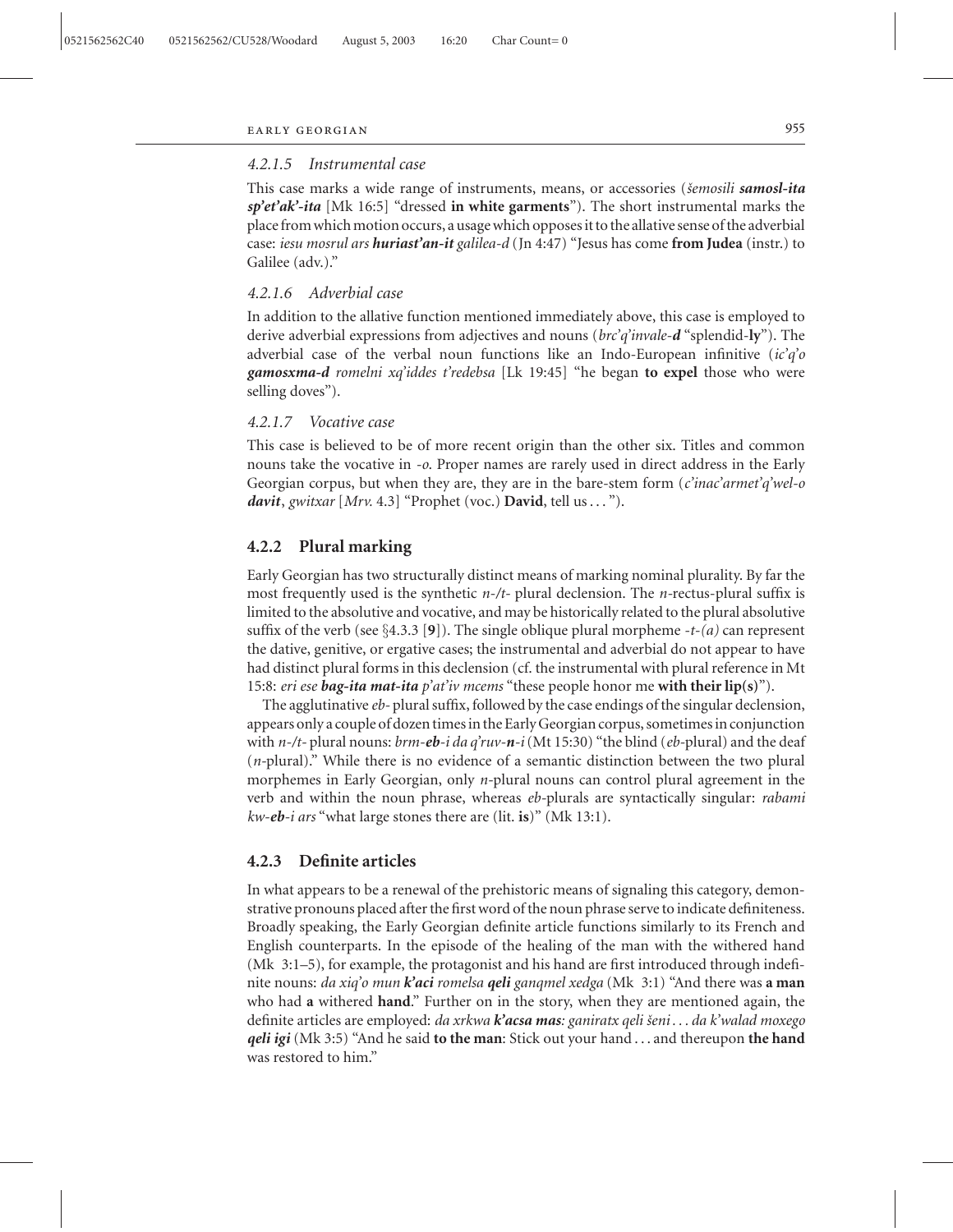#### **4.2.4 Pronouns**

#### *4.2.4.1 Personal pronouns and proper names*

First- and second-person pronouns, the personal relative/interrogative pronoun *vi-n* "who," and proper names do not have a distinct ergative case form. In addition, thefirst- and secondperson pronouns lack distinct dative and vocative forms as well, using the bare stem in these contexts:

| (3) |                              | $1st$ sg. | 1st pl. | 2nd sg. $2nd \rho l$ . |                                                  | vin                     | Proper        |
|-----|------------------------------|-----------|---------|------------------------|--------------------------------------------------|-------------------------|---------------|
|     | <i>ABS./VOC./</i> me<br>ERG. |           | čwen    | šen                    | tkwen                                            | vi-n "who" iesu "Jesus" | names         |
|     | DAT.                         | me        | čwen    | šen                    | tkwen                                            | $vi-s$                  | iesu-s        |
|     | GEN.                         | čem-i     | čwen-i  | šen-i                  | tkwen-i                                          | $vi-s-(a)$              | $iesu-ys-(a)$ |
|     | ADV.                         | čem-da    | čwen-da | šen-da                 | tkwen-da                                         |                         | iesu-d        |
|     | <i>INSTR.</i>                |           |         |                        | čem-it-(a) čwen-it-(a) šen-it-(a) tkwen-it-(a) — |                         | iesu-yt       |

The genitive-case stem of the personal pronouns serves as a base for possessive adjectives: for example, *mama-man tkwen-man* (father-ERG. yourpl.-ERG.), *mam-isa tkwen-isa* (father-GEN. your<sub>pl.</sub>-GEN,), etc. "your father."

#### *4.2.4.2 Interrogative/indefinite pronouns*

The principal interrogative pronouns are: *vi-* "who"; *romel-* "which"; *ra-* "what," and its derivatives*ra-ysa-twis* "why" and *ra-oden-* "how much / how many." These can be converted into indefinite pronouns by the addition of the suffix *-me*: *vi-n-me* "someone," *ra-y-me* "something," etc.

#### *4.2.4.3 Relative pronoun*

The relative pronoun *passe-partout* is *romel-*, which can have animate or inanimate antecedents. When the relative clause is necessary for the identification of the referent, *romel*can be accompanied by a demonstrative, almost always *igi*, which does not decline in this context: *ara ese ars*=*a romel-sa igi xejiebdes mok'lvad?* (not that-ABS. is=QUES. **which-DAT. DEM.** they-were-seeking to.kill-ADV.; Jn 7:25) "Is this not **the one whom** they sought to kill?"

#### *4.2.4.4 Demonstrative pronouns*

The demonstrative pronouns come in three sets, with suppletive absolutive and nonabsolutive (oblique) stems. They take the same case and number suffixes as common nouns, save for the archaic ergative singular ending *-n*.

| (4) |            | absolutive oblique meaning |       |                                            |
|-----|------------|----------------------------|-------|--------------------------------------------|
|     |            | ese                        | ama-  | "this"                                     |
|     | П.         | ege                        | maga- | "that" (associated with interlocutor)      |
|     | $III.$ igi |                            | ma-   | "that" (remote); basic 3rd-person pronouns |
|     |            |                            |       | "she," "he," "it," "they"                  |

All of these demonstratives double as definite articles. The set II demonstratives, although commonly encountered in conversation, are relatively rare in writing, and hence sparsely represented in the Early Georgian corpus. As would be expected for pronouns associated with the real or metaphoric locus of the interlocutor, they occur almost exclusively in reported speech. At the conclusion of a discussion, for example, Jesus is quoted as saying: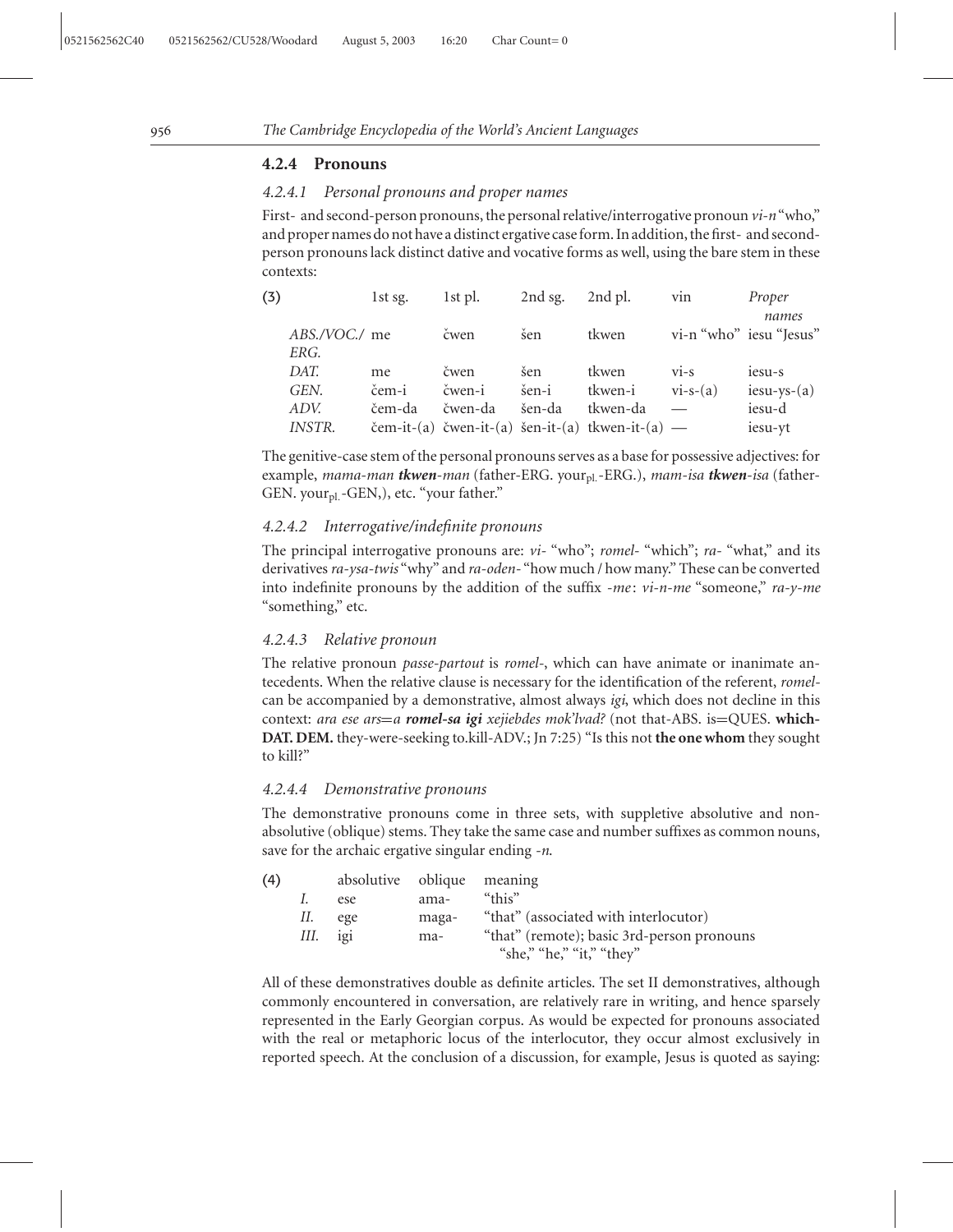*ara q'(ove)lta dait'ion sit'q'way ege* (Mt 19:11) "Not everyone will accept **that** teaching" (i.e., the teaching which the interlocutors have just mentioned). The set III demonstratives are also the unmarked third-person pronouns, and as such have a far higher frequency of occurrence than the other two sets combined: *ma-n xrkwa ma-s* (Lk 15:27) "he-ERG. said to him-DAT."

# 4.3 Verbal morphology

The Early Georgian verb is morphologically more complex than the noun, but its generally agglutinative structure permits an analysis by *morpheme slots* and regularities of cooccurrence. In this section, the longest in the chapter, we will begin with an overview of (i) the three verb classes and (ii) the three paradigm series; then embark on a detailed examination of the morphology, slot by slot, followed by a presentation of the semantics of the tense-aspect-mood paradigms (the=sign is used in the glosses to segment cliticized or incorporated lexical elements, such as preverbs, clitic pronouns, and incorporated noun stems, from the internal morphology of the verb).

#### **4.3.1 Verb classes**

Georgian philologists divide the verbs of the classical language into three classes, also known as *voices* or *conjugations*, according to their morphology, semantics, and valence. The same tripartite division is employed here, with one minor change.

#### *4.3.1.1 Transitive class*

This class includes all verbs having Series II forms that assign ergative case to their subjects. Almost all of these verbs are in fact transitive, but a goodly number are either monovalent (*man imruˇsa* [Lk 16:18] "he-ERG. committed adultery") or bivalent with an indirect object but no direct object (*man mas mixugo* "he-ERG. him-DAT. answered").

#### *4.3.1.2 Intransitive class*

The *intransitive class* includes both true passives, derived from transitive roots, and basic intransitives. There are four subgroups in this class:

- **1.** *i-prefixal*: Such verbs are marked by the version vowel *-i-* (see §4.3.3 [**6**]) before the verb root (slot 6), preceded by a dummy third-person object prefix (see §4.3.3 [**4**]). Always monovalent, their only argument is a subject assigned absolutive case: *igi x-ikmn-eb-i-s* (that:ABS. "O3"-PASS.-make-SM-TM-S3sg.) "something is being made, done."
- **2.** *e-prefixal*: This subgroup is marked by the version vowel *-e-*, and comprises verbs that are almost always bivalent, with a subject assigned absolutive case and an indirect object assigned dative case: *igi mas x-e-kmn-eb-i-s* (that:ABS. that:DAT. O3-ObVnmake-SM-TM-S3sg.) "something is being made, done to/for somebody."
- **3.** *suffixal*: These verbs are marked by the suffix *-n* or *-d*. Many of these verbs are inchoative, often derived from nouns or adjectives: *igi gan*=*jlier-d-eb-i-s* (that:ABS. Pv=strong-PASS.-SM-TM-S3sg.) "somebody becomes strong."
- **4.** *root intransitive*: These verbs have no special marker and constitute a small, nonproductive, and archaic group: *igi ˇse*=*k'rb-eb-i-s* (that:ABS. Pv=gather-SM-TM-S3sg.) "(group) gathers together."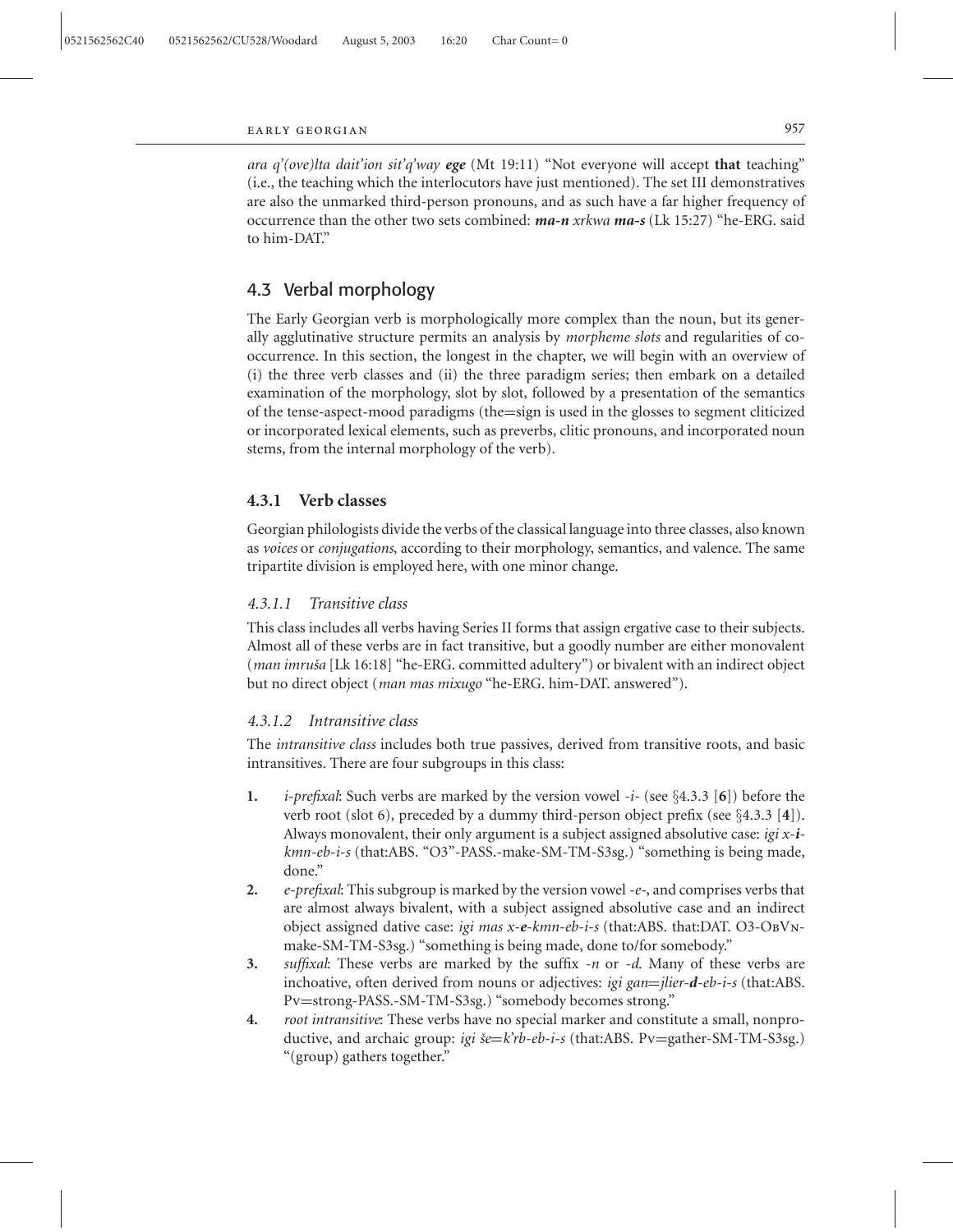| Table 40.4 Early Georgian verb classes ("conjugations") |                                                      |                                           |                                                                                                   |  |  |  |
|---------------------------------------------------------|------------------------------------------------------|-------------------------------------------|---------------------------------------------------------------------------------------------------|--|--|--|
|                                                         | <b>Transitive class</b>                              | Intransitive class                        | Atelic class                                                                                      |  |  |  |
| <i>Semantic</i><br>characteristics                      | Agentive,<br>accomplishment verbs                    | Root intransitive,<br>inchoative, passive | Atelic stative and<br>activity verbs                                                              |  |  |  |
| Syntactic<br>characteristics                            | Assign ERG. in Series II;<br>inversion in Series III | Never assign ERG.                         | Simplest (archaic?) Series II<br>forms do not assign ERG.                                         |  |  |  |
| Range of verb<br>forms                                  | All 3 series                                         | All 3 series                              | Typically Series I only; rare<br>examples with periphrastic<br>or "borrowed" Series II<br>and III |  |  |  |

### *4.3.1.3 Atelic verb class*

The third class, which I have designated "atelic verbs," comprises verbs used to describe an ongoing state or activity, without a foregrounded beginning or end point. The atelic class includes statives (*-kw-*/*-kwn-* "have," *-ˇsi-* "be hungry") and activity verbs (*-kadag-* "preach," *-*γ*a*γ*ad-* "cry out"). One important morphological difference between these and verbs of the other two classes, consistent with their semantics, is the absence of an opposition between perfective and imperfective forms. Each verb selects a single past indicative and future/conjunctive paradigm, usually from Series I, less often from Series II (the term "conjunctive" [Georgian *k'avshirebiti*] is used by Georgian grammarians to denote a set of verb forms with subjunctive, optative, or future meaning):

|       | x-a-kw-s "somebody has something" x-gon-i-es "somebody" |                                                                                           |
|-------|---------------------------------------------------------|-------------------------------------------------------------------------------------------|
|       |                                                         | thinks something"                                                                         |
| past: |                                                         | $x-e-gon-a$ $= aorist$                                                                    |
|       |                                                         | $x-e-gon-o-s$ $=$ optative                                                                |
|       | present:                                                | x-a-kwn-d-a [=imperfect]<br><i>future/conjunctive:</i> x-a-kwn-d-e-s [=impf. conjunctive] |

# **4.3.2 Paradigm series**

Georgian verb forms are traditionally grouped into paradigms marking a specific tense, mood, and aspect. The Early Georgian transitive or intransitive verb formed thirteen paradigms, as far as can be told from the corpus, of which one is sufficiently rare that its status as a productive form is questionable. The Georgian paradigms are grouped into three sets or *series*, based on their stem morphology and syntactic properties:

#### *4.3.2.1 Series II ("aorist series")*

These are the morphologically simplest verb forms, associated with perfective, more precisely, *punctiliar* aspect: in the structuring of the narrative, the event or state is represented as a closed-off point (opposed to the linear sense of the Series I paradigms). In some contexts the punctiliar aspect emphasizes the completion of the narrated event; in others its primary function is to mark the events forming the principal narrative line. The ergative case is only assigned by the Series II forms of transitive verbs.

# *4.3.2.2 Series I ("present series")*

The Series I paradigms include a stem formant (*series marker*) which does not appear in the corresponding Series II forms. The two morphologically basic Series I paradigms mark the present indicative. The other four members of the series contain the stem augment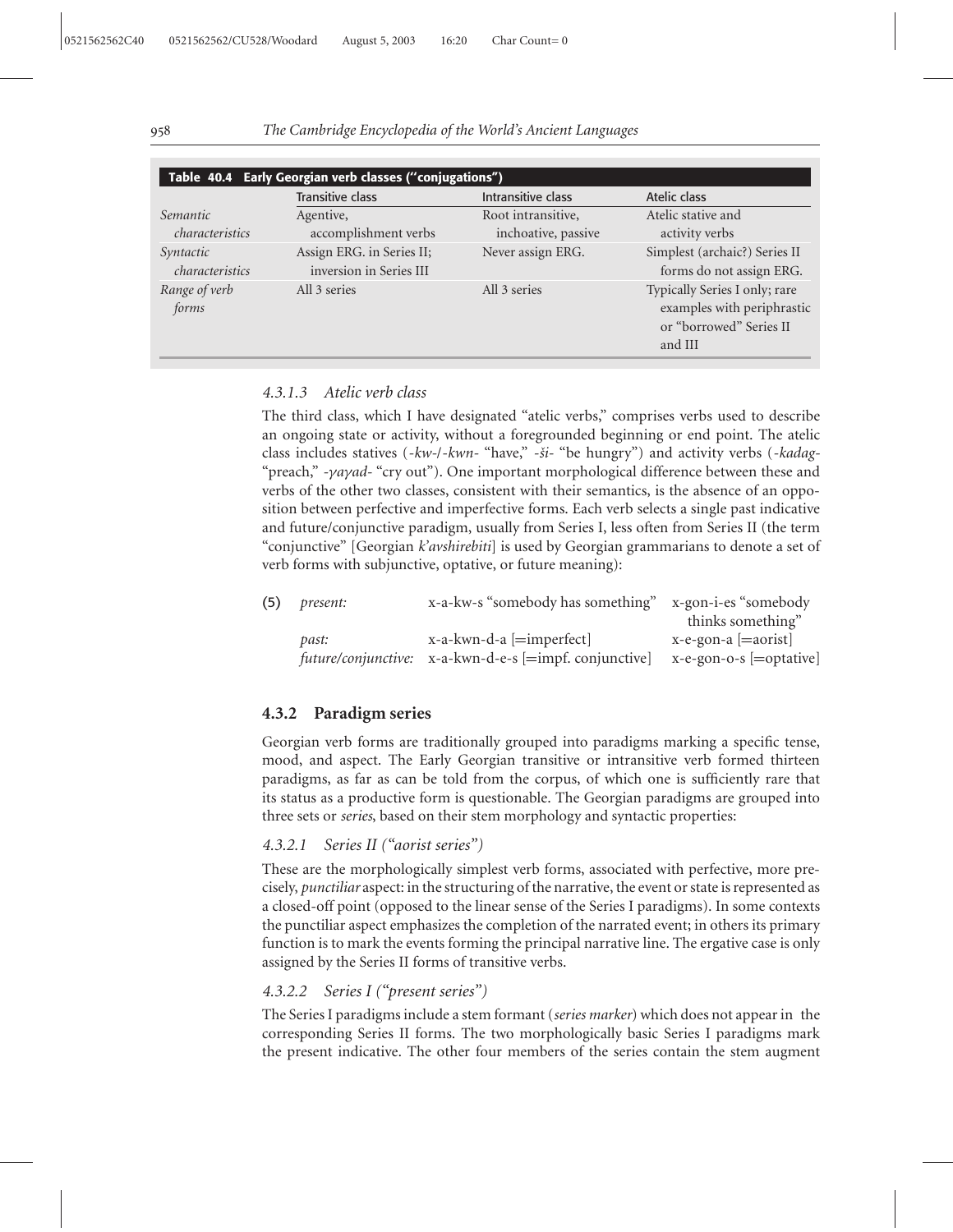*-d-/-od-/-id-* and pair off with the Series II paradigms employing the same tense/mood vowels and person suffixes. The contrast is one of durative (or linear) aspect versus punctiliar; the Series I paradigms emphasize the duration of an event, either to imply noncompletion, or to set the temporal background for a foregrounded event marked by a Series II form. In prehistoric Kartvelian, the Series I paradigms were all intransitive, as reflected in their case-assigning properties (they cannot assign ergative case) and in their morphology (the series markers seem to be the relics of ancient antipassive suffixes).

# *4.3.2.3 Series III ("perfect series")*

This is the most recent and formally most heterogeneous of the three series. In the Early Georgian period, only transitive verbs had synthetic Series III forms; intransitives formed their perfects analytically, as in Latin (*micemul ars* = *datum est*). The Early Georgian transitive and intransitive Series III forms are identical to the absolute (monovalent) and relative (bivalent) passives of state, and indeed the semantic distance between the passive and perfect functions of these forms is often not very large: the Series III paradigms are principally resultative in meaning, referring to a state of affairs proceeding from the completion of an earlier action.

| (6) |                      | monovalent passive of state                | intransitive Series III                 |
|-----|----------------------|--------------------------------------------|-----------------------------------------|
|     | $\vec{c}$ eril ars   | it is written (present)                    | it has been written                     |
|     |                      |                                            | (present perfect)                       |
|     | $\vec{c}$ eril xiq'o | it was written (aorist)                    | it had been written                     |
|     |                      |                                            | (pluperfect)                            |
|     |                      | bivalent passive of state                  | transitive Series III                   |
|     | $x$ -u-c'er-i-e-s    | it is written to/for somebody              | somebody has written it                 |
|     |                      | (present)                                  | (present perfect)                       |
|     | $x-e-c'er-a$         | it was written to/for somebody<br>(aorist) | somebody had written it<br>(pluperfect) |
|     |                      |                                            |                                         |

One interesting syntactic feature of transitive Series III verbs is known as *inversion*: they assign dative case and indirect-object marking to their semantic subjects, and subject status to their direct objects. The case-shift phenomena associated with transitive verbs in Series I, II and III is illustrated in Table 40.5:

| Table 40.5 Case shift |                                                              |               |                                               |                           |                     |                           |
|-----------------------|--------------------------------------------------------------|---------------|-----------------------------------------------|---------------------------|---------------------|---------------------------|
|                       | Transitive construction                                      |               |                                               | Intransitive construction |                     |                           |
|                       | Subject                                                      | Direct object |                                               | Subject                   |                     |                           |
| Series I:             | mama-y                                                       | je-sa         | $x-p'ov-eb-s$                                 | $je-y$                    | $x-i-p'ov-eb-i-s$   |                           |
| $(nom.\,-acc.)$       | father-ABS.                                                  | son-DAT.      | O3-find-SM-S3sg.                              | son-ABS.                  |                     | O3-pass.-find-SM-TM-S3sg. |
|                       | "The father finds (his) son"                                 |               |                                               | "The son is being found"  |                     |                           |
| Series II:            | mama-man                                                     | $je-y$        | $p'$ ov-a                                     | $ie-v$                    | $x-i-p'ov-a$        |                           |
| $(erg. -abs.)$        | father-ERG. son-ABS.                                         |               | find-S3sg.                                    | son-ABS.                  | O3-PASS.-find-S3sg. |                           |
|                       | "The father found (his) son"                                 |               |                                               | "The son was found"       |                     |                           |
| Series III:           | mama-sa                                                      | $je-y$        | x-u-p'ovn-i-e-s                               | $ie-v$                    | p'ovebul            | ars                       |
| $(data.-abs.)$        |                                                              |               | father-DAT. son-ABS. O3-OBVN-find-TM-TM-S3sg. | son-ABS.                  | found               | is                        |
|                       | "The son has been found"<br>"The father has found (his) son" |               |                                               |                           |                     |                           |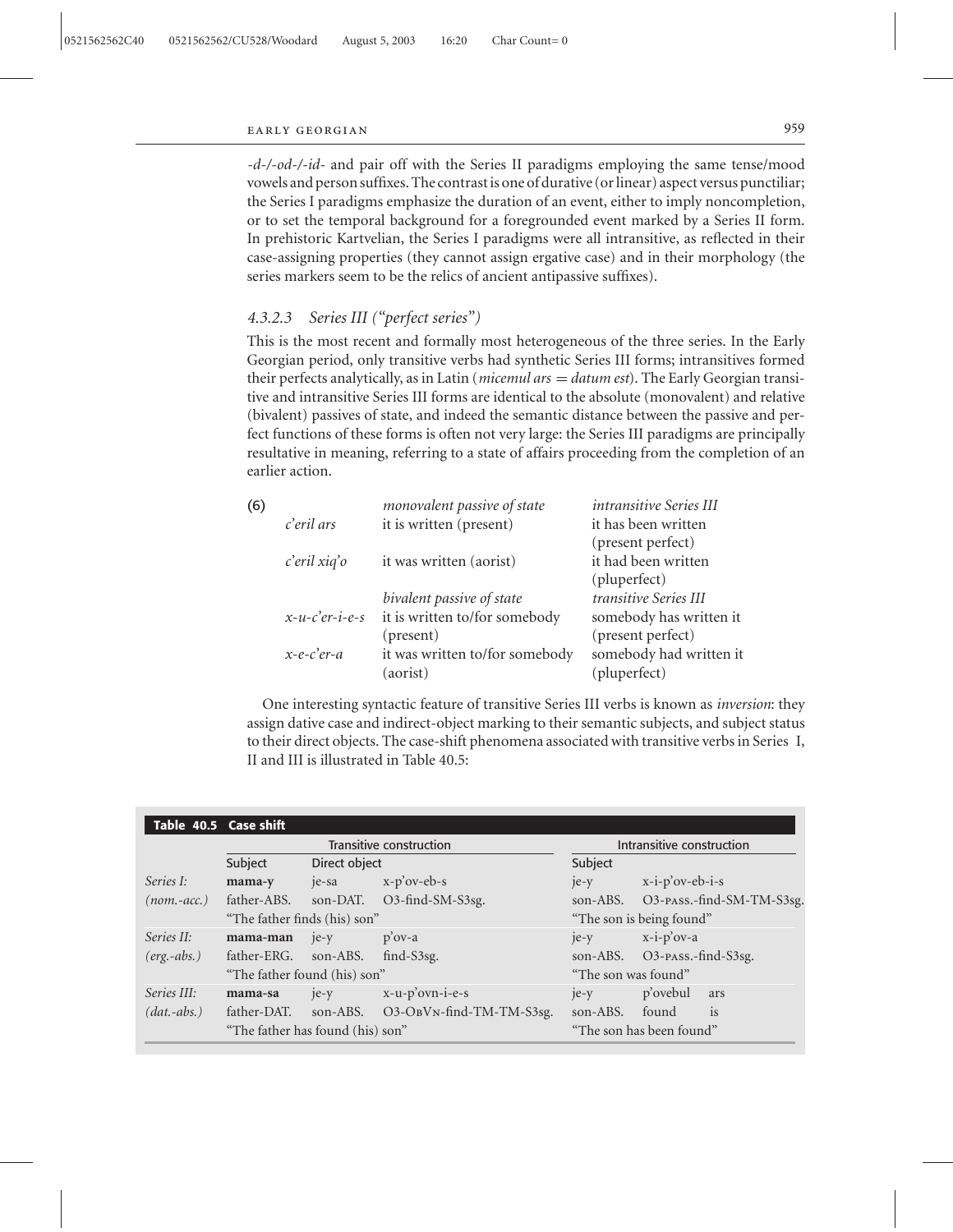#### **4.3.3 Composition of the verb**

The Early Georgian verb can be analyzed as consisting of fourteen slots, which may or may not be filled with a morpheme in a given verb form: (i) six prefixal positions; (ii) the root; and (iii) seven suffixal positions:

#### (7) The fourteen slots of the Early Georgian verb

 $preverb_1-preverb_2=clitic_3=O_4-S_5-version_6-Root_7-causative/passive/inchaative_8-$ ABS.plural<sub>9</sub>-series<sub>10</sub>-imperfect<sub>11</sub>-tense/mood<sub>12</sub>-S<sub>13</sub>=clitic<sub>14</sub>

**1.** *Slot 1 – preverb with more or less predictable directional meaning* : The most common Early Georgian preverbs are: *mi*- "to, away"; *da*- "down"; *šta*- "down"; *aγ*- "up"; *gan*- "out"; *ˇse-* "in"; *c'ar-* "away"; *garda-* "across, downward"; *uk'un-* "backwards."

**2.** *Slot 2 – preverb mo- ("hither")*: Indicates movement toward the source, or point of reference (usually, but not always, the locus of the speaker). The addition of *mo-* to a slot 1 preverb gives combinations such as  $\breve{\mathbf{z}}_e - m\mathbf{z}_e = \mathbf{z}_e$  and  $\mathbf{z}_e$  are free [toward source]." The preverb *da-* can also follow certain preverbs, adding what appears to be a nuance of intensity or iteration, as in *mi-mo-da*=*x-xed-v-id-a* (thither-hither-**da-**O3-look-SM-IMP.- S3sg.) "circumspectavit" (*PJ* 57). In Modern Georgian, preverbs have the additional function of signaling perfective aspect, as in the Slavic languages. Although this is not the case in Early Georgian, there is nonetheless a perceptible tendency for Series I verb forms to lack preverbs, while Series II forms generally have them. The preverbal slot of certain verbs can also be occupied by incorporated direct objects with generic reference: γ*a*γ*ad* =*q'-o* (**cry**=do-S3sg.) "he cried out."

**3.** *Slot 3 – preverbal clitic*: In Early Georgian, unlike the modern standard language, the bond between preverbs and verbs was sufficiently loose to permit the optional interposition of certain clitic particles, a phenomenon known as *tmesis*. The ten or so Early Georgian preverbal clitics form two semantic groups: (i) adverbials (*-re-* "a little"; *-oden-* "when"; *-ray-* "while, after") and (ii) indefinite pronominals (*-vietme-*, *-vinme-* "some [people]"; *-rayme-* "something"). Consider these examples: *ˇse* =*oden* =*riˇzwneboda* (Jn 6:17) "**when** it was getting dark"; *mi* =*vietme* =*xuges mc'ignobarta ganta* (Mt 12:38) "**some** of the scribes addressed him."

**4.** *Slot 4 – morphological object prefix (Set O)*: The Set O person prefixes cross-reference, in the majority of contexts, an argument assigned the dative case. Given the complexity of Georgian case-assignment rules, this latter could be an indirect or direct object, or even the subject of an indirect or Series III transitive verb. First- and second-person absolutive direct objects also control Set O agreement. There are four Set O prefixes, forming a two-by-two array:

#### (8) Morphological object (Set O) markers

| — hearer                                                       | $+$ hearer      |
|----------------------------------------------------------------|-----------------|
| $+$ speaker m- (1st singular or exclusive) gw- (1st inclusive) |                 |
| $-$ speaker $x-(h-)$ (3rd person)                              | g- (2nd person) |

What appears to be a dummy third-person object prefix (O3) is attested in all Early Georgian *i-*prefixal passives, even though these are monovalent in surface structure:*mi*=*x-iq'wan-a igi angeloz-ta-gan c'ia*γ*-ta abraham-is-ta* (to=**O3?**-PASS.-bear-S3sg. he:ABS. angel-GEN.PL.-by bosom-DAT.PL. Abraham-GEN.-DAT.PL.; Lk 16:22) "he was carried by angels to the bosom of Abraham." One possible explanation is that the *x*-prefix once marked agreement with the demoted deep-structure subject (e.g., "angels" in the above example).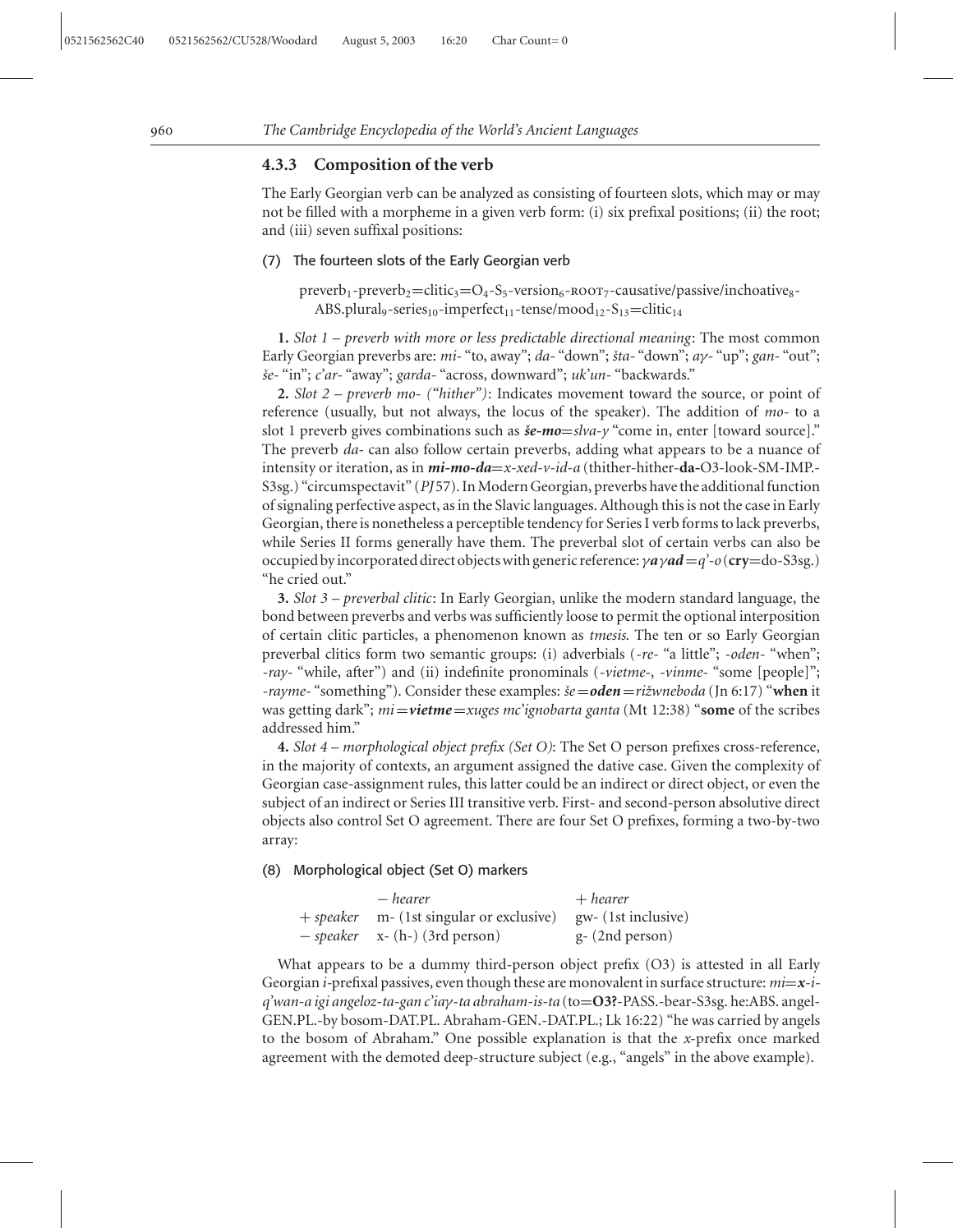**5.** *Slot 5 – morphological subject prefix (Set S)*: The Set S markers cross-reference the subjects of verbs with direct syntax, and the direct objects of verbs with indirect syntax. The prefixes indicate person only; number being marked by a suffix in slot 13:

#### (9) Morphological subject (Set S) markers

|                     | singular (slot $5$ or 13) |          | plural (slot 5 and 13) |  |  |
|---------------------|---------------------------|----------|------------------------|--|--|
| 1st person          | $V/W-$                    | $V/W-$   | -t                     |  |  |
| 2nd person $x-(h-)$ |                           | $x-(h-)$ | -t                     |  |  |
| 3rd person          | $-s, -a, -n$              |          | $-n, -es, -ed$         |  |  |

With one exception, the presence of a Set O prefix blocks the expression of the Set S prefix controlled by the morphological subject: for example, *ˇsen me mo-m-c-e* (you me Pv=**O1excl**.-give-OPT.) "Yousg. will give it to me." The exception is the combination of third-person object (O3) and first-person subject markers (S1), in which case both are expressed in surface structure: *me mas mi*=*x-w-c-e* (I this:DAT. Pv=**O3-S1**-give-OPT.) "I will give it to him/her." In later Old Georgian, the order of the person prefixes reverses, with the S1 marker preceding the O3 prefix.

**6.** *Slot 6 – version vowel*: The grammatical category of *version* (Georgian *kceva*) reflects, roughly speaking, the relation between the action or the absolutive argument (direct object of a transitive verb or subject of an intransitive verb), and either the agent or indirect object. There are four formally distinct version relations, though only a few verbs distinguish all four, and many lack the distinction entirely.

- **6A.** *Subjective version*: This formant indicates an activity either done for the benefit of the agent him- or herself, or directed toward a direct object linked to (or even identical to) the subject. It is marked by the version vowel *-i-* in all persons (*sibrjne-man i-ˇsˆen-a tavisa twisisa saxli* [*999* Proverbs 9:1] "Wisdom built a home **for itself** "). Possibly of the same origin is the marker *-i-* in monovalent prefixal passives, which occupies the version vowel slot.
- **6B**. *Objective version*: This marker indicates the presence of an indirect object: for example, *a*γ=*x-u-dgin-o-s mk'widri jma-sa twis-sa* (up=**O3**-ObVn-stand-OPT.- S3sg. offspring-ABS. brother-DAT. own-DAT.; Mt 22:24) "that he raise up offspring **for his brother**." It is generally marked by the version vowels *-u-* (3rd-person object) and *-i-* (1st- or 2nd-person object); prefixal passive verbs and four archaic transitives employ *-e-* (all persons).
- **6C.** *Superessive version*: This is a less common version indicating the presence of an indirect object denoting some kind of surface *upon which* the action is accomplished: for example, *moxgwares k'icwi igi iesus da da*=*x-a-sx-es mas samoseli* (Mk 11:7) "They brought the colt to Jesus and set [their] clothing**upon it**." Superessive version is marked by the vowel *-a-* in all persons.
- **6D.** *Neutral version*: Many version-marking verbs have a neutral form, with either the vowel *-a-* or no version marker at all.

In a handful of transitive verbs, the version vowel alternates with zero in the third-person subject forms, an alternation evidently once conditioned by stress placement in verbs with or without a syllabic person suffix: S2sg. *x-a-rkw-Ø* "you said something to somebody" versus S3sg. *x-Ø-rkw-a* "(s)he said something to somebody."

**7.** *Slot 7 – verb root* : Many verb roots undergo ablaut, of which the two principal patterns are as follows: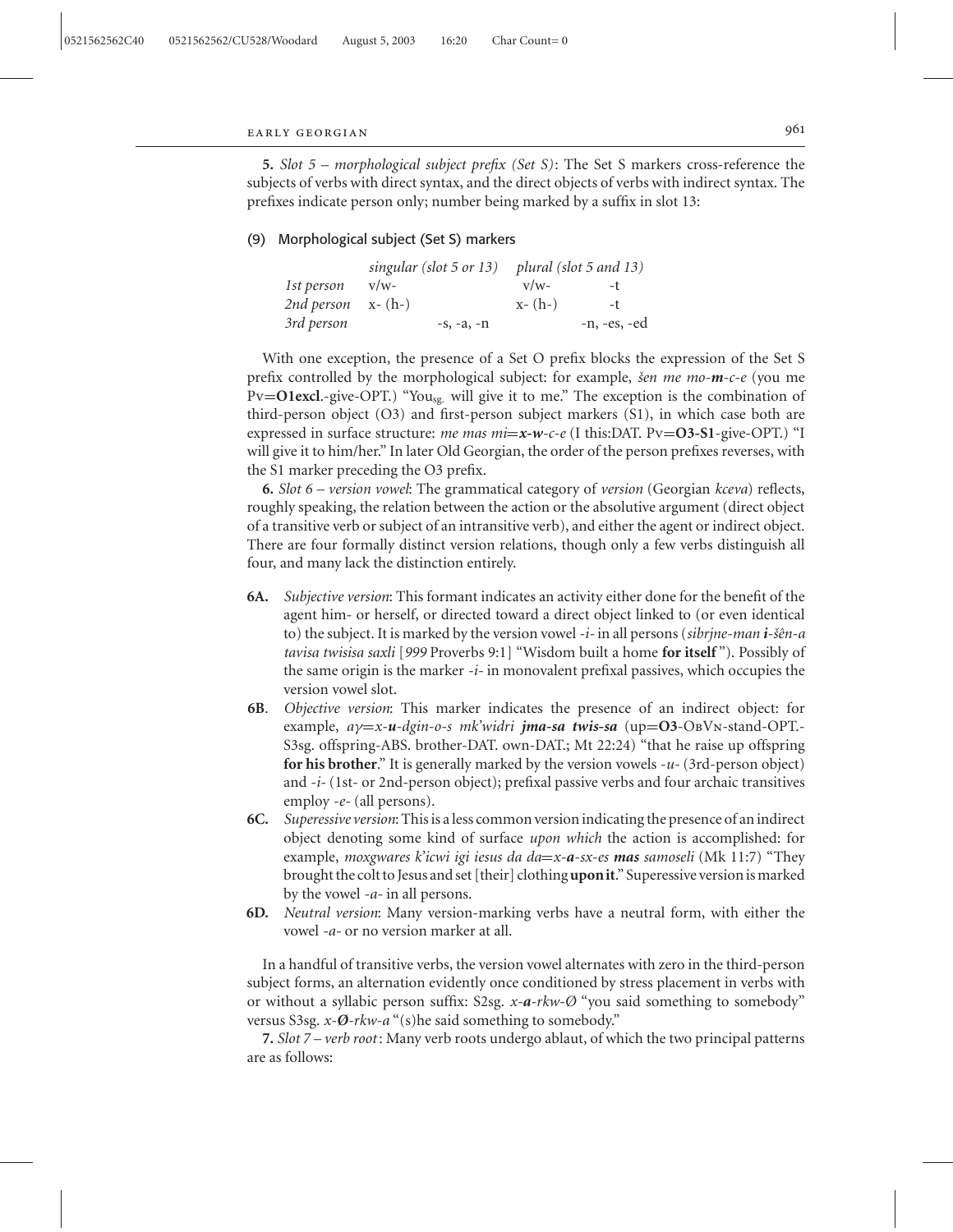- **7A.** *e -i- Ø*: These root vowels display the distribution: *e* (Tr. Series I; Intr. aorist S1/2), *i* (Tr. Series II),  $\emptyset$  (other Intr.). Consider, for example,  $\breve{\varepsilon} = x - \breve{\varepsilon}$ *reb*-s "he gathers<sub>tr</sub>" (Mt 12:30); *še=x-i-k'ri b-i* "you gather<sub>tr</sub> (habitually)" (Mt 25:24); *še=k'rb-es* "they gathered $_{\text{intr}}$ " (Mt 13:2).
- **7B.**  $\varnothing$  *-a*: The distribution is:  $\varnothing$  (most forms), *a* (Aorist S1/2); thus,  $mo=k'l-a$  "(s)he killed somebody," *mo*=*v-k'al* "I killed somebody."

Early Georgian ablaut is believed to be the outgrowth of prehistoric alternations related to syllable quantity, stress placement, and perhaps transitivity.

**8.** *Slot 8 – passive/inchoative or causative suffix* : Directly following the root is a slot reserved for the valence-altering suffixes *-d/-n* (passive/inchoative) and *-ev/-i(v)/-in* (causative). The former pair of allomorphs is used to form suffixal passives, with *-d* added mostly to stems ending in the sonorants /l/, /r/, or /n/, and *-n* in other contexts. The causative suffixes are often accompanied by the version vowel *-a-*:  $a\gamma = x$ *-w-a-dg-in-eb* "I raise somebody," compare *a*γ=*w-dg-eb-i* "I rise, get up."

**9.** *Slot 9 – plural absolutive suffix* : Series II and Series III verb forms (except for the suffixal passives and root intransitives) add a marker*-(e)n-*if the absolutive-case argument, denoting the direct object or intransitive subject, is formally plural (i.e., marked by the pluralizer *-n*, which may be related to *-(e)n-*):*rayta*=*mca x-i-did-n-es igi-n-i*(that-OPT. O3-PASS.-big-**Pl**. **Abs**.-S3pl. this-**Pl**.-Abs.; Mt 6:2) "that **they** be magnified"; *m-i-qsn-en ˇcwen borot'isa-gan* (**O1excl**.-ObVn-release-**Pl**. **Abs**. **us** evil-from; Mt 6:13) "deliver **us** from evil."

**10.** *Slot 10 – series marker (or "present/future stem formant")*: This is a lexically specified morpheme used to form the Series I stem of most verbs, for example:

|                     |                       | (10) Series I (imperfect): x-c-em-d-es (O3-strike-SM-IMP.-S3pl.) "they were striking him" |
|---------------------|-----------------------|-------------------------------------------------------------------------------------------|
| Series II (aorist): | $x-c-\mathcal{O}$ -es | (O3-strike-S3pl.) "they struck him"                                                       |

The principal series markers are *-eb-*, *-av-,* and *-i-*; the less common allomorphs include *-am-*, *-ev-*, *-em-*, *-ob-*, and *-op-*. According to most experts, the series markers were once antipassive formants, deriving aspectually durative intransitives from transitive forms associated with punctiliar aspect. The vowels of some series markers undergo syncope when followed by certain suffixes, and the markers *-av* and -*am* undergo a vowel mutation that may reflect prehistoric umlaut: compare the forms *x-loc-av-s* "somebody implores somebody" (present); *x-loc-v-id-a* "somebody was imploring somebody" (S3sg. imperfect), and *x-loc-ev-d-Ø* "you were imploring somebody" (S2sg imperfect, < <sup>∗</sup> *x-loc-av-id-Ø*).

**11.** *Slot 11 – imperfect stem suffix*: The stem augment *-d/-od/-id* is used to form the imperfect and indeed all of the Series I paradigms except for the present and present iterative. The allomorph *-od* is employed by intransitives and some atelics; *-id* follows the series markers *-av* and *-am*; and *-d* appears elsewhere.

**12.** *Slot 12 – tense/mood vowel*: A vowel (*-e-*, *-o-*, *-i-*) inserted before the person/number (Set S) suffix of certain forms serves to distinguish indicative from conjunctive paradigms. Also occupying this slot is the suffix *-i* of the passive present, and a homophonous (perhaps cognate) suffix employed by statives and the present perfect of transitives in conjunction with an *-e-* element of unclear origin, for example, *g-gon-i-e-s* "you think something." The passive and stative *-i-* are to be further distinguished from the vowel /i/ inserted before the Set S suffix *-n* and optionally before the S1/2 pluralizer *-t* (see **13**) in certain paradigms: for example, in the imperfect imperative *x-a-did-eb-d-i-n* "may they praise somebody."

**13.** *Slot 13 – person/number suffix (Set S)*: While the first- and second-person subject (S1/2) suffixes are the same in all paradigms, the third singular and plural subject (S3) morphemes come in three pairs, correlated to a degree with semantic features of the verb forms. A few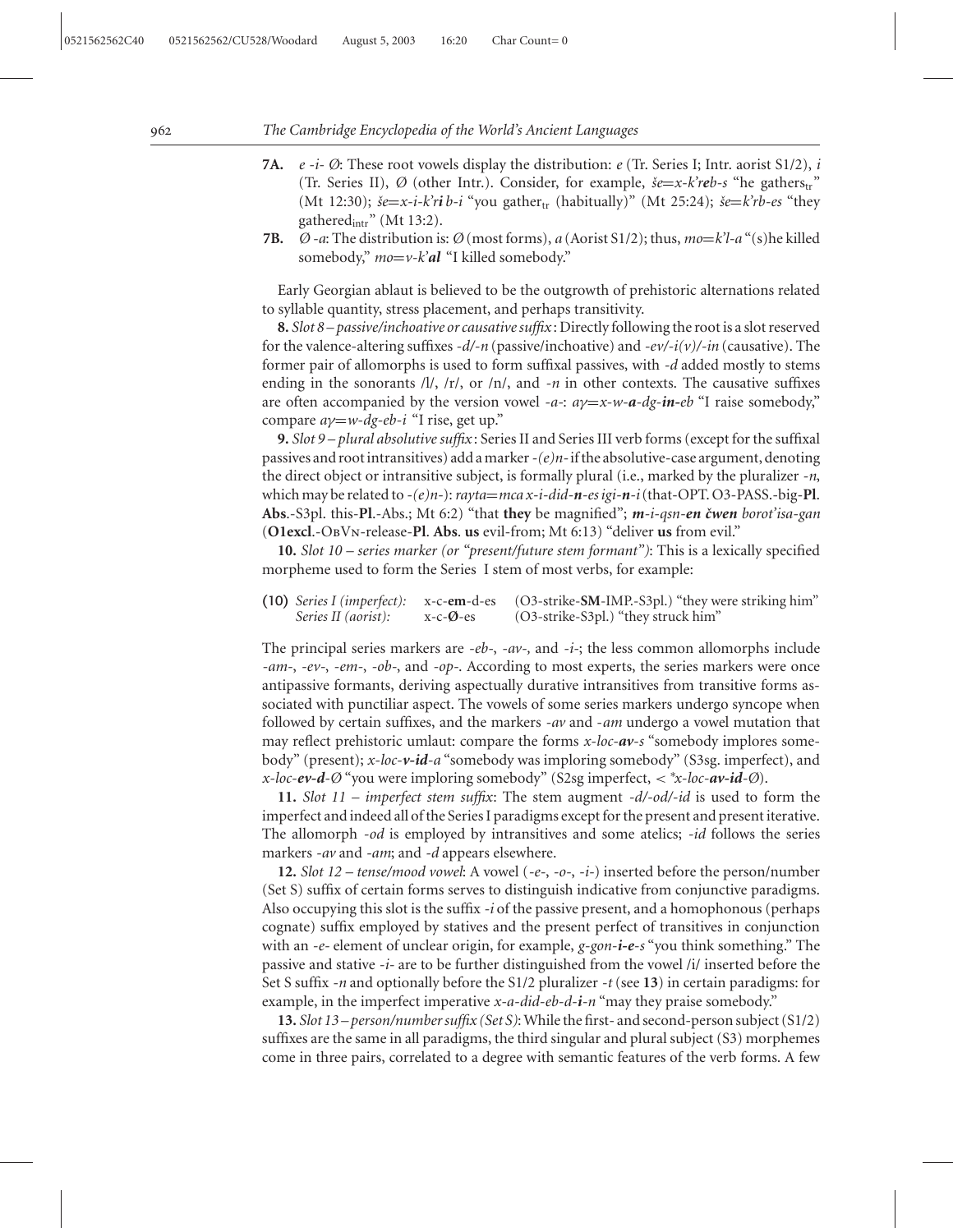| Table 40.6 Set S (morphological subject) suffix groups |                           |              |                   |
|--------------------------------------------------------|---------------------------|--------------|-------------------|
| Set S suffix set (slot 13)                             | 1st and 2nd person        | 3rd singular | 3rd plural        |
| A. PRESENT/CONJUNCTIVE                                 | sg. $-\emptyset$ / pl. -t | $-S$         | $-n/$ -en $/$ -an |
| present, present-perfect, imperfect                    |                           |              |                   |
| iterative, permansive, optative,                       |                           |              |                   |
| imperfect and pluperfect conjunctive                   |                           |              |                   |
| <b>B. PAST INDICATIVE</b>                              | sg. $-\emptyset$ / pl. -t | $-a$         | $-es$             |
| imperfect, aorist, pluperfect                          |                           |              |                   |
| C. IMPERATIVE/ITERATIVE                                | sg. $-\emptyset$ / pl. -t | $-n$         | -ed               |
| present iterative, imperfect and aorist                |                           |              |                   |
| imperative                                             |                           |              |                   |

paradigms are distinguished by the Set S suffixes alone (e.g., present indicative and present iterative, optative and aorist imperative); since the S1/2 endings do not vary, only the S3 forms are distinct in these instances.

**14.** *Slot 14–postposed clitics*: These include the optative particle *-mca* (used with indicativemood verbs to give them optative/subjunctive force); the adverbials *-*γ*a* "even, just" and *-ve* "indeed, the very" (e.g., *kvani* γ*a*γ*adebden*=*ve* [Lk 22:60] "**the very** rocks will cry out"); the yes-no question particle *-a*; and the indefinite quantifier *-me* (e.g., *xiq'os*=*me vin tkwengani k'aci* [Mt 7:9] "would there be **any** man among you?").

### **4.3.4 Verb paradigms and their functions**

In the present section, Early Georgian verb paradigms and their functions are discussed according to paradigm series (see §4.3.2). In Table 40.7, verb paradigms are illustrated using transitive (TR) and intransitive (INTR.) S3sg. (having a third-person singular subject marker) forms of *mi*=*c-em-a* "give"; verb slots (see §4.3.3) are indicated by subscript numerals.

#### *4.3.4.1 Paradigm Series I*

**1.** *Present* : This is the unmarked present indicative paradigm, and the most frequently attested in the Early Georgian corpus.

**2.** *Present iterative*: The present iterative can be formally distinguished from the present in the third person only. It often appears in statements of verities and generalizations. Note the contrast between the present iterative and simple present in the following passage. The present iterative and the permansive, its Series II counterpart, are used to convey a fact known from repeated observation, while the optative (future) and present are used in the description of an event – the Second Coming – which will occur only once:

- (11) *xolo le*γ*wisagan isc'avet igavi igi : ras ˇzams rt'oni misni daˇcˇcwnian da purceli gamo* **=** *val-n xuc'q'odit rametu axlos ar-n zapxuli. egreca tkwen : ras ˇzams hixilot ese q'oveli xuc'q'odit rametu axlos ar-s k'arta zeda*
	- "From the fig tree learn a lesson: When its branches grow tender (permansive) and the leaves **come out** (PRESENT ITERATIVE), you will know that summer **is** (PRESENT iterative) near. Likewise when you will see (optative) all these things, you will know that he **is** (present) near, at your door" (*GL* Mt 24:32–33).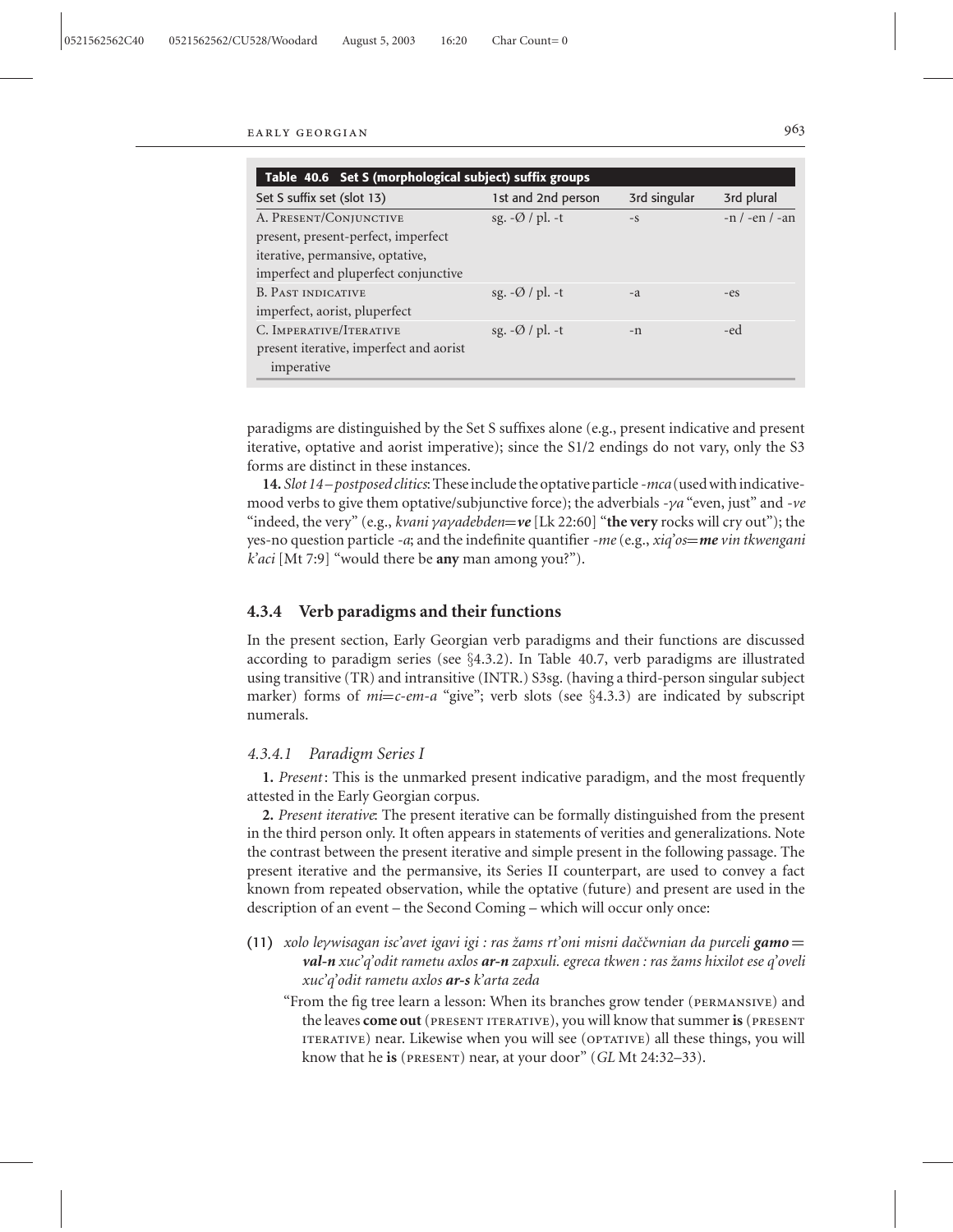|              | ۰,          |  |
|--------------|-------------|--|
| ł            | I<br>×<br>v |  |
| ۰.<br>٧<br>٠ |             |  |

|                         | Table 40.7 Early Georgian verb paradigms                                                                    |                                                                                                                                                                                                                                                                                                                  |                                                                                                       |
|-------------------------|-------------------------------------------------------------------------------------------------------------|------------------------------------------------------------------------------------------------------------------------------------------------------------------------------------------------------------------------------------------------------------------------------------------------------------------|-------------------------------------------------------------------------------------------------------|
|                         | <b>Punctiliar (Series II)</b>                                                                               | Linear/durative (Series I)                                                                                                                                                                                                                                                                                       | Resultative (Series III)                                                                              |
| present<br>indicative   |                                                                                                             | present<br>TR. $mi_1 = x_4-c_7$ -em <sub>10</sub> -s <sub>13</sub><br>INTR. $mi_1 = x_4 - e_6 - c_7 - em_{10} - i_{12} - s_{13}$                                                                                                                                                                                 | present perfect<br>TR. $mi_1 = x_4-u_6-c_7-i_{12}$<br>$e_{12} - S_{13}$<br>INTR. $mi =$ cemul ars     |
| past<br>indicative      | aorist<br>TR. $mi_1 = x_4-c_7-a_{13}$<br>INTR. $mi_1 = x_4-e_6-c_7-a_{13}$                                  | imperfect<br>TR. $mi_1 = x_4 - c_7 - em_{10} - d_{11} - a_{13}$<br>INTR. $mi_1 = x_4 - e_6 - c_7 - em_{10} - od_{11} - a_{13}$                                                                                                                                                                                   | pluperfect<br>TR. $mi_1 = x_4 - e_6 - c_7 - a_{13}$<br>INTR. $mi =$ cemul xiq'o                       |
| future/<br>conjunctive  | optative<br>TR. $mi_1 = x_4-c_7-e_{12}-s_{13}$<br>INTR. $mi_1 = x_4 - e_6 - c_7 - e_{12} - s_{13}$          | imperfect conjunctive<br>TR. $mi_1 = x_4 - c_7 - em_{10} - d_{11} - e_{12} - s_{13}$<br>INTR. $mi_1 = x_4 - e_6 - c_7 - em_{10} - od_{11} - i_{12} - s_{13}$                                                                                                                                                     | pluperfect conjunctive<br>TR. $mi_1 = x_4 - e_6 - c_7 - e_{12} - s_{13}$<br>INTR. $mi =$ cemul xiq'os |
| permansive/<br>habitual | permansive<br>TR. $mi_1 = x_4 - c_7 - i_{12} - s_{13}$<br>INTR. $mi_1 = x_4 - e_6 - c_7 - i_{12} - s_{13}$  | [imperfect iterative]<br>TR. $mi_1 = x_4-c_7$ - $em_{10}$ - $d_{11}$ - $i_{12}$ - $s_{13}$<br>INTR. $mi_1 = x_4 - e_6 - c_7 - em_{10} - od_{11} - i_{12} - s_{13}$<br>present iterative<br>TR. $mi_1 = x_4-c_7$ -em <sub>10</sub> -n <sub>13</sub><br>INTR. $mi_1 = x_4 - e_6 - c_7 - em_{10} - i_{12} - n_{13}$ |                                                                                                       |
| imperative              | aorist imperative<br>TR. $mi_1 = x_4-c_7-e_{12}-n_{13}$<br>INTR. $mi_1 = x_4 - e_6 - c_7 - e_{12} - n_{13}$ | imperfect imperative<br>TR. $mi_1 = x_4-c_7$ -em <sub>10</sub> -d <sub>11</sub> -i <sub>12</sub> -n <sub>13</sub><br>INTR. $mi_1 = x_4 - e_6 - c_7 - em_{10} - od_{11} - e_{12} - n_{13}$                                                                                                                        |                                                                                                       |

The other principal function of this paradigm is in negative imperatives introduced by the particle *nu* "do not" (2nd person: *nu*  $\check{\delta}e = x$ -*jrc'un-d-eb-i-t* [Lk 21:9] "do not be anxious"; 3rd person: *nu ˇse* = *jrc'un-d-eb-i-n guli tkweni* [Jn 14:1] "Let not your heart be anxious").

**3.** *Imperfect indicative*: This is the basic Series I past indicative paradigm, aspectually contrasted with the aorist. It is the only past indicative form for many stative and atelic verbs: *brc'q'in-v-id-a* "glistened"; *jc'-od-a* "trembled"; *x-tn-d-a* "liked."

**4.** *Imperfect imperative*: Early Georgian has two positive imperative paradigms, distinguished by aspect. The imperfect imperative is used to direct the listener to engage in some sort of ongoing, repeated activity: *sneulta gan* **=***x-k'urn-eb-d-i-t*, *ganbok'lebulta gan* **=** *x-c'med-d-i-t* (Mt 10:8) "cure the sick, cleanse the leprous." As with the aorist imperative, the imperfect imperative has no S2 prefix: *ˇse* = *(Ø)-vid-od-e-t ic'rosa mas bˇc'esa* (Mt 7:13) "enter by the narrow gate."

**5.** *Imperfect iterative*: This paradigm is unusually difficult to detect, in that it is formally identical to the Series I conjunctive of intransitive verbs, and – in the first and second person – to the imperfect indicative of transitive verbs. This leaves the S3sg. and S3pl. of the transitive conjugation as the only morphologically unambiguous forms of the imperfect iterative. Only three examples are attested in the Early Georgian corpus, all from the same passage:

(12) *v-e-vedr-eb-od-i-t da odes igi ˇsevidis vitar igi ˇsiˇsit da jc'olit vdget* [L. K'ik'nadze reads *vdgit*] *da guls v-e-t'q'-od-i-t da* γ*mrtisa mimart v-i-loc-v-id-i-t misisa mis gulisa mokcevisatwis*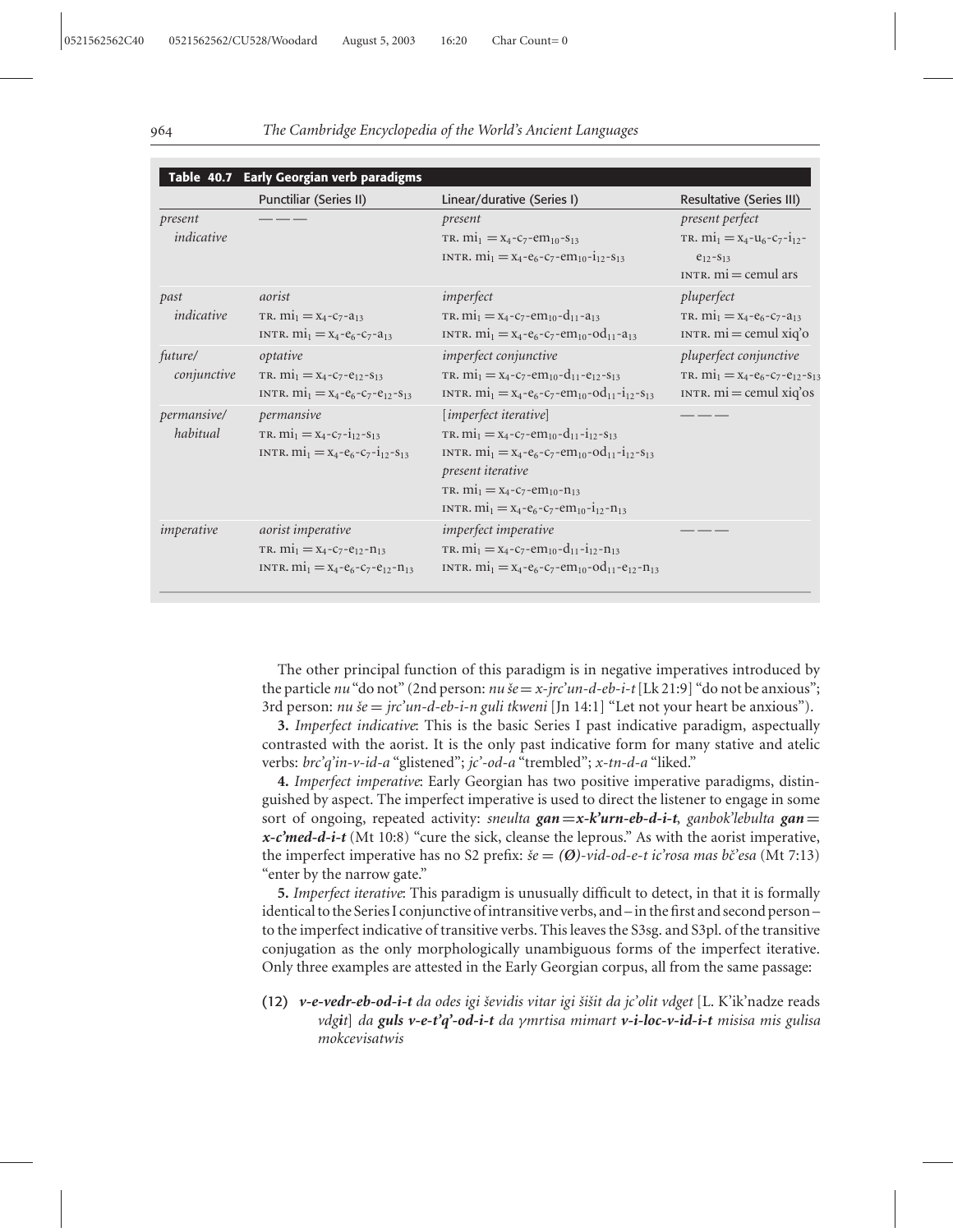"[If we desire something from an earthly monarch] . . .**we would plead** (imp. iter.) to his servant for admission and when he comes (permansive), we would stand (permansive) as though in fear and trembling, and **we would feel desire** (imp. iter.) and **we would pray** (imp. iter.) to God that his heart be turned (toward us)" (*Mrv* 65).

The presence of the permansive indicates that a gnomic/iterative sense is intended. It should be noted that the manuscript in question is relatively late (eighth century), and contains numerous divergences from standard Early Georgian usage. In particular, the O3 prefix *x-* is frequently omitted before the S1 marker, as in the above passage. It may be that the imperfect iterative was an innovation in late Early Georgian, or introduced into this text from the native dialect of the translator.

**6.** *Imperfect conjunctive*: The imperfect conjunctive can be translated by either a subjunctive or a future indicative, depending on context: (fut. indic.) *da mravalni cruv c'inac'armet'q'welni a*γ =*dg-e-n da x-a-ctun-eb-d-e-n mravalta* (Mt 24:11) "and many false prophets will arise (OPTATIVE) and **will deceive** (IMPERFECT CONJUNCTIVE) many"; (subjunc.) tu marjwenê qeli šeni **g-a-ctun-eb-d-e-s** (Mt 5:30) šen "if your right hand **deceive** you." The imperfect conjunctive (and optative) are likewise commonly found in restrictive relative clauses: *xlocevdit romelni mi* **=** *g* **=** *xweˇc-d-e-n tkwen* (Mt 5:44) "pray for those who **persecute** you."

#### *4.3.4.2 Paradigm Series II*

**1.** *Aorist*: The aorist is the unmarked Series II paradigm, the second most common verb form in the Early Georgian corpus, after the present indicative. In narratives the aorist is employed by verbs representing the main story line, presented as a succession of events; in this function it contrasts primarily with the imperfect, as well as the conjunctive paradigms, the pluperfect, etc.

**2.** *Aorist imperative*: The second-person aorist imperative is formally the simplest of the Early Georgian paradigms, lacking the Set S prefix found in the otherwise identical aorist indicative: for example, *mo*=*ved* "come!"; compare aorist *mo*=*x-wed* "you came."

**3.** *Permansive (aorist iterative)*: This paradigm is employed in parables, statements of regularities, and accepted truths, and as such can be translated by the simple present in English: *mas x-u-rkw-i c'arved da c'ar* =*vid-i-s* (Mt 8:9) "I **tell** him 'go,' and he **goes**."

**4.** *Optative (aorist conjunctive)*: The optative, like its Series I counterpart, the imperfect conjunctive, can have either future indicative or subjunctive meaning. In the latter sense it commonly appears after subordinating conjunctions.

#### *4.3.4.3 Paradigm Series III*

**1.** *Present perfect*: The Early Georgian present perfect is primarily resultative in meaning, representing a state of affairs extending to the (narrative) present as resulting from some event in the past: for example,  $a\gamma =$ *dgomil ars*  $mk\text{'\text{w}}$ *dretit* (Mt 14:2) "he **has risen** from the dead" (implication: he is still alive); *ege q'oveli da* **=***m-i-marx-av-s siq'rmit ˇcemitgan* (Mt 19:20) "all of these [commandments] I have kept since childhood" (implication: I still do).

**2.** *Pluperfect*: The basic function of the Early Georgian pluperfect is to mark past anteriority: *ˇseic'q'nares igi galilevelta rametu q'oveli x-e-xilv-a raodeni x-e-kmn-a ierusalˆems* (Jn 4:45) "The Galileans welcomed him, for they**had seen**all that he**had done** in Jerusalem." The semantic difference between Series III and passive of state is especially slight in the case of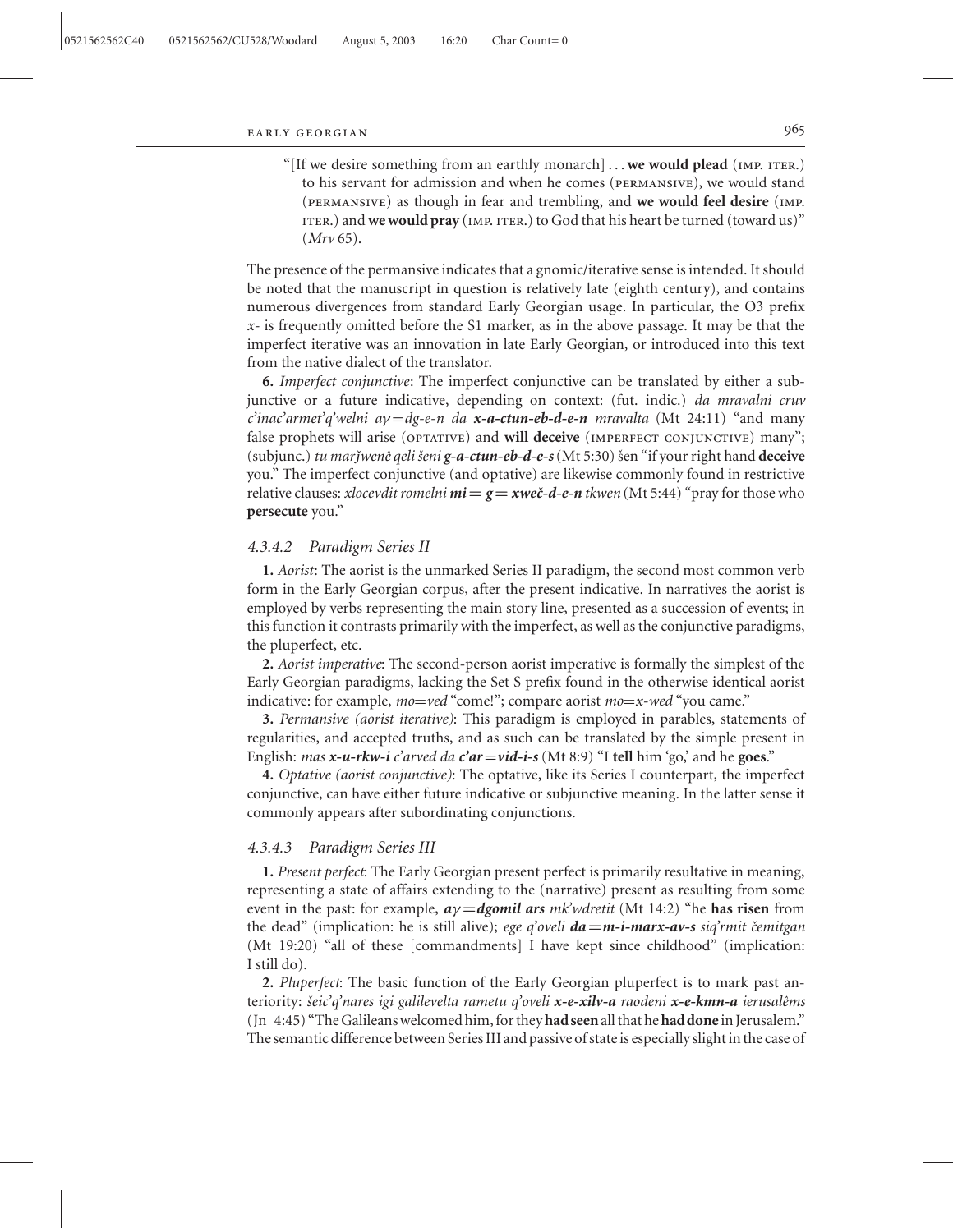intransitive present perfects and pluperfects: *ˇsek'rebul xiq'o bevreuli eri* (Lk 12:1) "a crowd of thousands **had (was?) gathered**."

**3.** *Pluperfect conjunctive*: This rare paradigm is attested only twice in the Early Georgian corpus. In both cases it appears to mark future anteriority: <*ar*γ*a*> *x-e-q'iv-n-o-s katamsa vidremde uvar* = *mq'o me sam gzis* (Jn 13:38) "The cock **will** not **have crowed** before you deny me three times"; *net'ar xiq'wnen romelta ara x-w-e-xilv-o da x(w)urc'mene* (*GL* Jn 20:29) "Blessed will be those who **will** not **have seen me** but who will believe in me" (note that the S1 prefix *w-* in *xwexilvo* marks the direct object, in accordance with the inverse syntax governed by transitive verbs in Series III; see §4.3.2.3).

# **4.3.5 Nonfinite verbals**

The principal nonfinite forms of the Early Georgian verb are the verbal noun and three participles: active, past passive, and future passive.

#### *4.3.5.1 Verbal noun*

This is usually formed by adding the suffix *-a* to the verb root and its series marker (a smaller number of verbs, mostly members of the atelic class, employ the suffix *-il/-ol/-ul,* sometimes with the prefix *si-*). Among other things it can function like an infinitive in nominalized clauses subcategorized by certain verbs: for example, *p'ilat'e xubrjana mi* **=***c-em-a-d gwami misi* (Mt 27:58) "Pilate ordered them **to give** him his (Jesus') body" (lit. "Pilate ordered them **the giving** of his body").

#### *4.3.5.2 Participles*

The active or agentive participle contains a prefix *m-/ma-/me-/mo-*inserted before the stem, and a suffix *-el/-ar/-ul*: *vin ars mi* **=***m* **=***c-em-el-i misi* (Jn 6:64) "who is the **one who will hand** him **over**" (lit. "who is his **giver**"). The past (or perfect) passive participle is usually formed with the suffix *-il/-ul*; among other uses it is employed in the Series III forms of intransitive verbs: *romelta*  $mi = c$ -*em*  $= ul$  *ars* (Mt 19:11) "[those] to whom it is given." The future passive is formed with the addition of a prefix *sa-* before the stem, and the same suffix as in the corresponding active participle: *xicit*  $sa = c$ - $em = el$ -i  $k$ 'etili micemad švilta *tkwenta* (Lk 11:13) "you know to give your children good **gifts**" (lit. "that-which-is-tobe-given").

# 4.4 Diachronic morphological developments

Although the Xanmet'i dialect is the most archaic attested variety of Georgian, hints of changes to come can be detected here and there in Early Georgian texts. Among them are the following.

**1.** *Uncertainty in the use of O1excl. m-*: While the inclusive/exclusive opposition in the Set O prefixes is maintained in the Xanmet'i gospels, evidence that the first-person inclusive object marker *gw-* is being reinterpreted as a general first plural prefix begins to appear in the Graz Lectionary composed a century later: *vitar igi m-e-t'q'-od-a ˇcwen gzasa zeda; da vitar igi gamo* = *gw-i-targman-eb-d-a ˇcwen c'ignta* (*GL* Lk 24:32) "how he spoke to **us** (*m-*) on the road, and how he interpreted the books for **us** (*gw-*)."

**2.** *Paradigm recruitment for atelic verbs*: In later stages of Georgian, atelic activity verbs have the same range of paradigms as the transitive and intransitive conjugations. In the Early Georgian period, however, the rare Series II and III atelic verbs seem almost to be nonce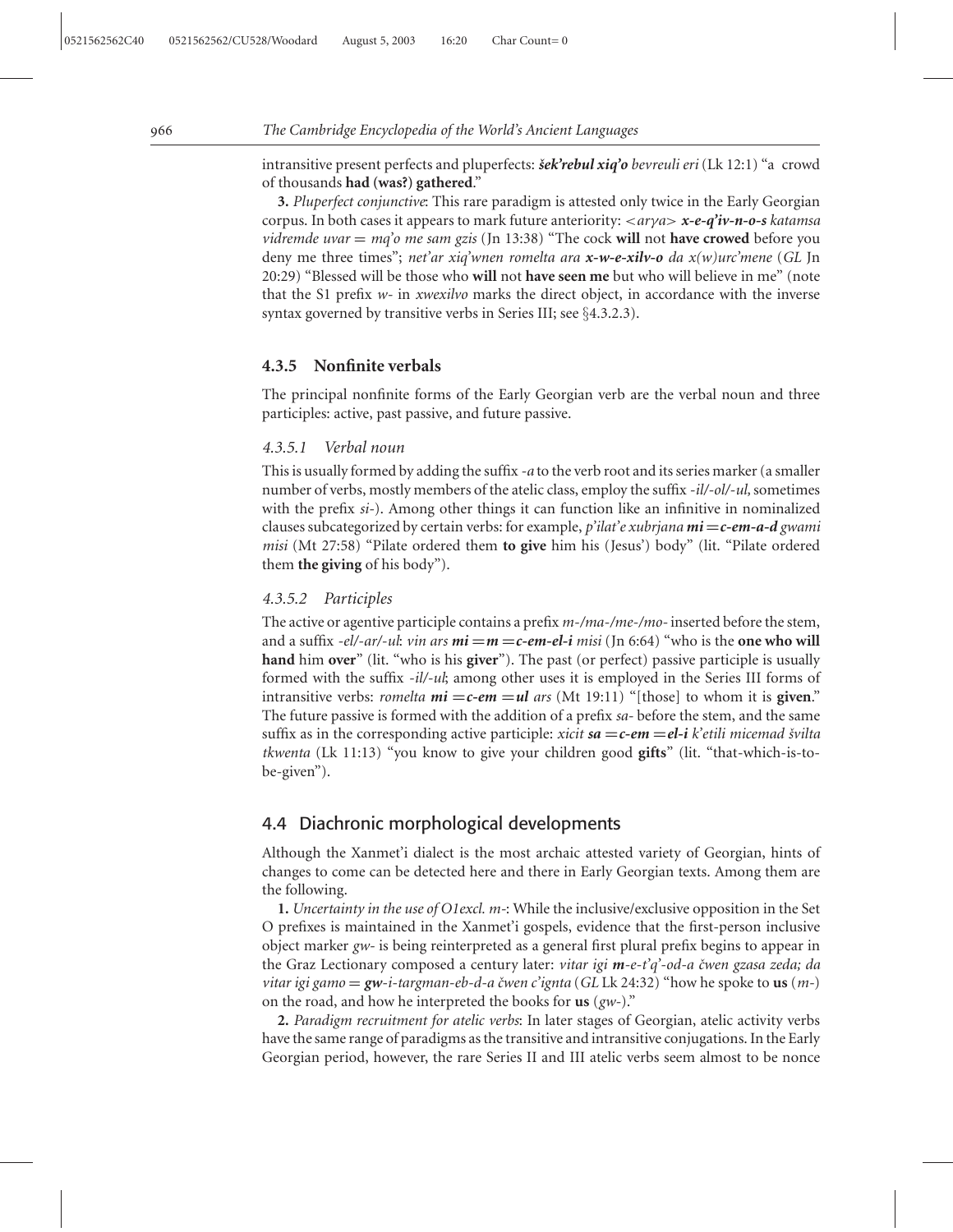| EARLY GEORGIAN | 967 |  |
|----------------|-----|--|
|----------------|-----|--|

formations cobbled together from elements borrowed from the transitive and intransitive conjugations. The early Series II paradigms of atelic verbs display three types of formation:

- (i) periphrastic, formed with *q'opa* "make": γ*a*γ*ad* = *q'o* (Mt 14:30; Jn 7:28) "he cried out" (lit. "he made a cry")
- (ii) root intransitive morphosyntax (more archaic?) with subject in absolutive: *katami q'iv-a* (Lk 22:60) "the cock-ABS. crowed"
- (iii) transitive morphosyntax (more recent?) with subject in ergative and verb in subject version: *man i-mruš-a* (Mt 5:28) "he-ERG. committed adultery."

The root*-q'iv-* "crow" is a curious case, having a formally intransitive aorist, but a formally transitive pluperfect conjunctive with inversion: *x-e-q'iv-n-o-s katam-sa* (O3-ObVn-crow-PL.?-TM-S3sg. cock-DAT.; Jn 13:38) "the cock will have crowed."

# 4.5 Numerals

Georgian has a mixed decimal and vigesimal counting system. Monomorphemic number names are used for counting to ten, followed then by compounds of the form "ten-N-more" (e.g., *at*=*rva*=*met'* lit."10-8-more," i.e., "18" ) up to *oc* "20." Counting continues by scores  $(e.g., *otx* = me-oc da a(t) = c*xra* = met' lit. "4 = score and 10=9= more," i.e., "99" [Mt]$ 18:12]) up to *as* "100." Higher units include *at* = *as* ("10 = 100") "1,000" and *bevr* "10,000."

# **SYNTAX**

### 5.1 Word order

Early Georgian word order gives the impression of being freer than it actually is. While it is indeed the case that very few constituents occupy an *obligatory* position, most do have a preferred position. According to Sarjveladze's quantitative study (1984:528, 535–536), Old Georgian in general, and Early Georgian in particular, favors head–modifier order both within the clause and within the noun phrase (NP): direct and indirect object after the verb; adjective, article, and possessor after the head noun, for example, *twali<sub>1</sub> šeni<sub>2</sub> marjwenê3* (Mt 5:29) "your<sub>2</sub> right<sub>3</sub> eye<sub>1</sub>." The principal exceptions are interrogative, negative, and numeral modifiers, which generally precede their head. The subject, interestingly, is as likely to follow the verb as precede it, postverbal position being favored by subject NPs referring to new topics: *xolo xiq'wnes mun dedanica mravalni* (Mt 27:55) "But **many women** were there."

Among the items which have a relatively fixed position are definite articles and sentential clitics such as *tu* "if," *ra(y)* "when," which follow the first element in the NP or clause: *atertmet'i igi moc'apeni* (Mt 28:16) "**the** eleven disciples"; *a*γ= *ra* **=***xesrulnes d*γ*eni igi* (Lk 4:2) "**When** those days were over."

# 5.2 Coordination and subordination

In addition to the relative pronoun *romel-*, described earlier (see §4.2.4.3), other interrogative pronouns double as subordinators, for example, *raoden*- "how much?"; "as much as": *xuq'wes mas raodeni xunda* (Mt 17:12) "they did to him **as much as** they wanted." Subordinate clauses can likewise be introduced by conjunctions of various sorts: *tu* "if," *rayta* "that," *vidremde* "until," etc. Many of these require a verb in the conjunctive or optative. The principal coordinating conjunction is *da*, which operates at the word, phrase, and clause level.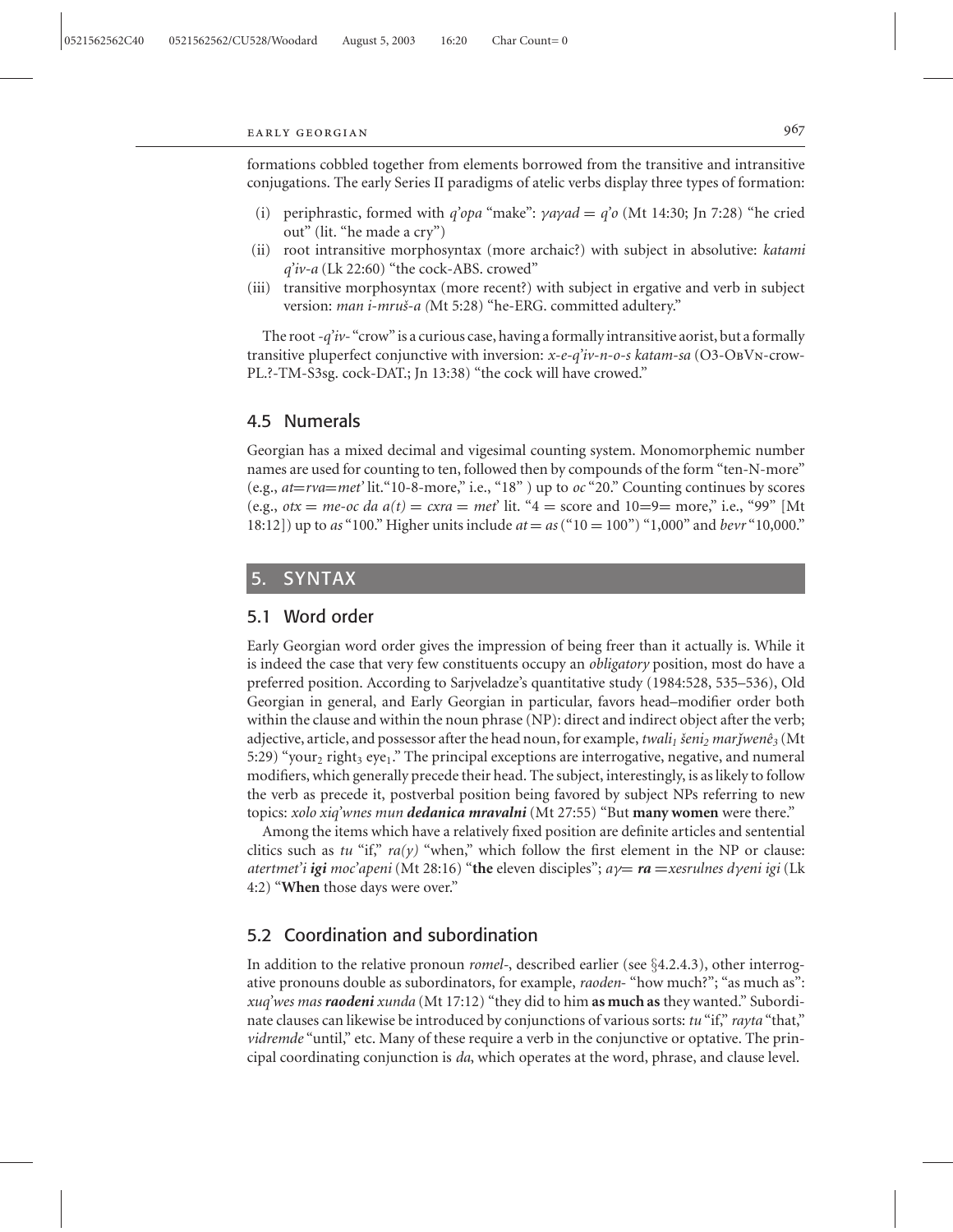#### 5.3 Agreement

Agreement, as distinguished from cross-referencing, occurs within the NP, and also between certain verb forms and absolutive-case NPs within a phrase . In the instance of NP-internal agreement, adjectives, articles, and even genitive-case modifiers reflect the case and number of the head noun: *jujeul-n-i mat-n-i* (alumnus-PL.-ABS. their-PL.-ABS.; *BQ* III) "their foster children." In NPs where a modifier is itself modified by a noun in the genitive, the latter may bear three case endings: its own (genitive), a copy of its head's case (genitive), and the case assigned the head of its head: for example, *saidumlo-y<sub>1</sub>* sasupevel-isa<sub>2</sub> ca-ta<sub>3</sub>*ysa2-y1* (secret-ABS. kingdom-GEN. sky-**GEN. PL.-GEN.-ABS.**; Mt 13:11) "the secret of the kingdom of the heavens." The second agreement phenomenon of note is between Series II and Series III verbs and their absolutive arguments. Formally plural absolutive NPs (those marked with the pluralizer *-n-*, as well as first- and second-person pronouns and plural null anaphors) control the probably cognate agreement marker *-(e)n-* in slot 9 of the verb (see §4.3.3 [**9**]).

# 6. LEXICON

The great majority of lexemes employed in the Early Georgian texts are of indigenous origin, as far as can be told. At the same time, a number of cultures have left their imprint on the Georgian lexicon. The Greek of eastern Christianity has contributed terms such as *ek'lesia* "church" and *angeloz-* "angel"; *nav-* "ship" and *mankana* "machine, device" may go back to Hellenic times, when Greek merchants first established trading posts in Colchis. Persian civilization, with which the Georgians have been in regular contact since well before the Christian period, is the source of a considerable number of words, including many in common use: *p'at'iv-* "honor," *ˇzam-* "time," *parto* "wide." The contribution of Armenian is easy to underestimate, since many words of Persian and Syriac origin (*sp'et'ak'-* "white," targm(a)n "translate") presumably entered Georgian via their neighbors to the south. The verb root *šên*- "build" and possibly the noun *mgel*- "wolf" (borrowed to replace a tabooed inherited root?) represent prehistoric loans from Armenian.

#### **Abbreviations**

#### *Linguistic terms*

| IMP.                          | imperfect-stem formant             |
|-------------------------------|------------------------------------|
| O <sub>lexcl</sub>            | 1st-person exclusive object marker |
| Olincl                        | 1st-person inclusive object marker |
| O <sub>3</sub>                | 3rd-person object marker           |
| O <sub>B</sub> V <sub>N</sub> | objective version vowel            |
| $P_V$                         | preverb                            |
| Oues.                         | question particle                  |
| S1                            | 1st-person subject marker          |
| S3pl.                         | 3rd-person plural subject marker   |
| S3sg.                         | 3rd-person singular subject marker |
| <b>SBV<sub>N</sub></b>        | subjective version vowel           |
| <b>SM</b>                     | series marker                      |
| <b>TM</b>                     | tense/mood vowel                   |